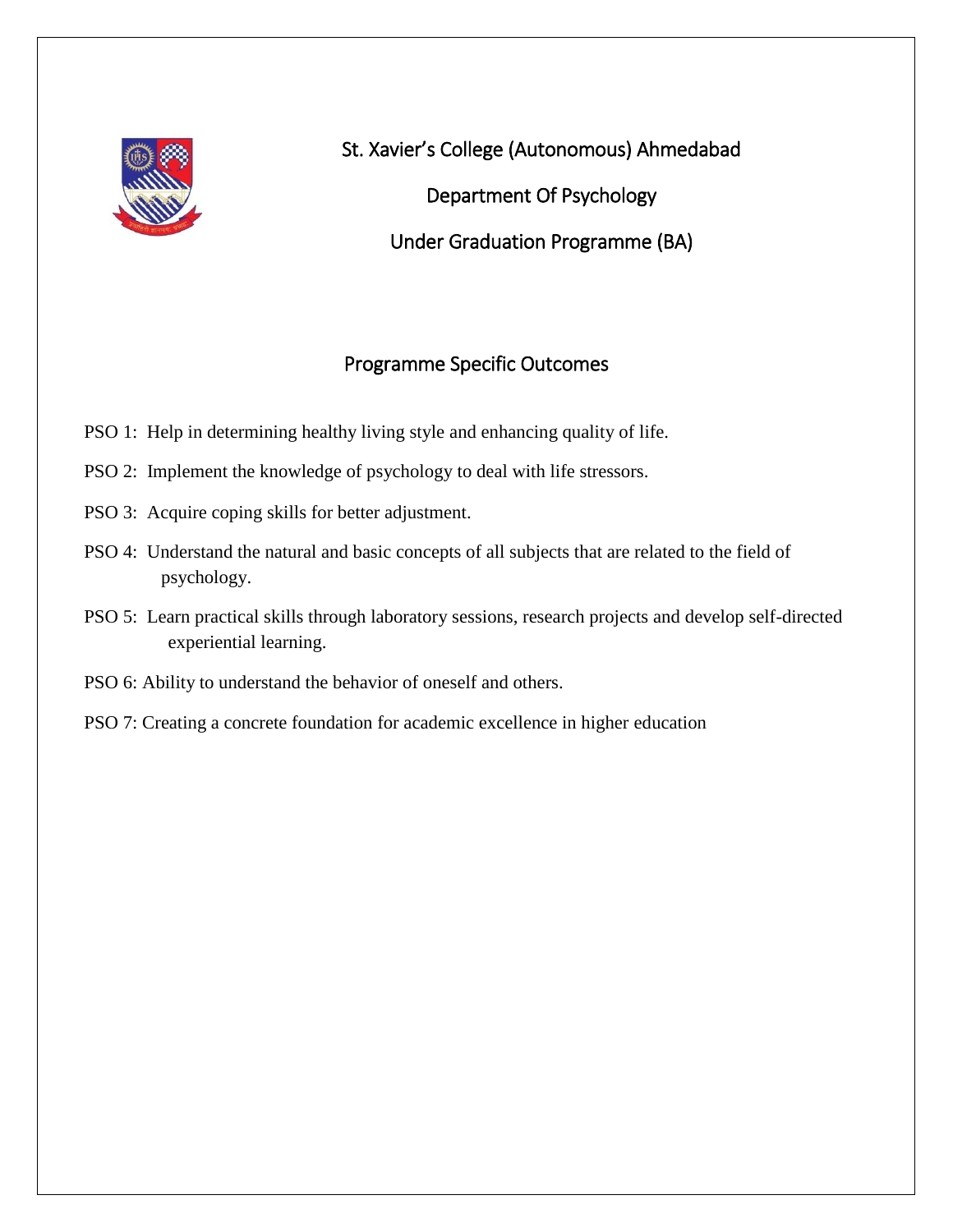**Semester I Course Code: PS-1201 Course Name: Psychology of Personal Adjustment-I No. of Credit: 02 Learning Hours: 30 hrs** 

### **Course Outcomes**

- To gain holistic knowledge and pursue their academic career at the Post Graduate Level.
- To groom students to be mentally healthy, emotionally sound and responsible citizens of the country.
- To prepare them for the competitive/ entrance exams like UPSC/GPSC/NET/SLET.
- To apply Psychological theories/ principles at personal level, to understand self and others.

### **Unit** 1. **An Introduction to Psychology of personal Adjustment**

Meaning and nature of psychology of Adjustment,Meaning and scope of Personal Adjustment, Characteristics of Satisfactory Adjustment, How we improve adjustment?

### **Unit 2. Interpersonal Relationship**

Effect of early family experiences, fundamentals of Interaction :- Communication - feedback - social expectation - role – behaviour - Reciprocal Gratification

#### **Unit 3. Family Adjustment**

Meaning and Nature of the Family, The Function of Family, The Dynamics of Family Interaction : The Husband – Wife Relationship, The Parent – Child Relationship, Adjusting to Family crises

#### **Unit 4. School Adjustment**

School as a New Experience, The Home – School Relationship, The Teacher – Child Relationship,The Dynamics of learning

- George, Lehner and Ella Kube, The Dynamics of Personal Adjustment., Prentice Hall. Ine. (N.J.)
- Weiten W. and Lloyd, M.A. (2007) Psychology Applied to Modern Life Adjustment in the 21st Century 8th Edition. United States Thomson Wadsworth.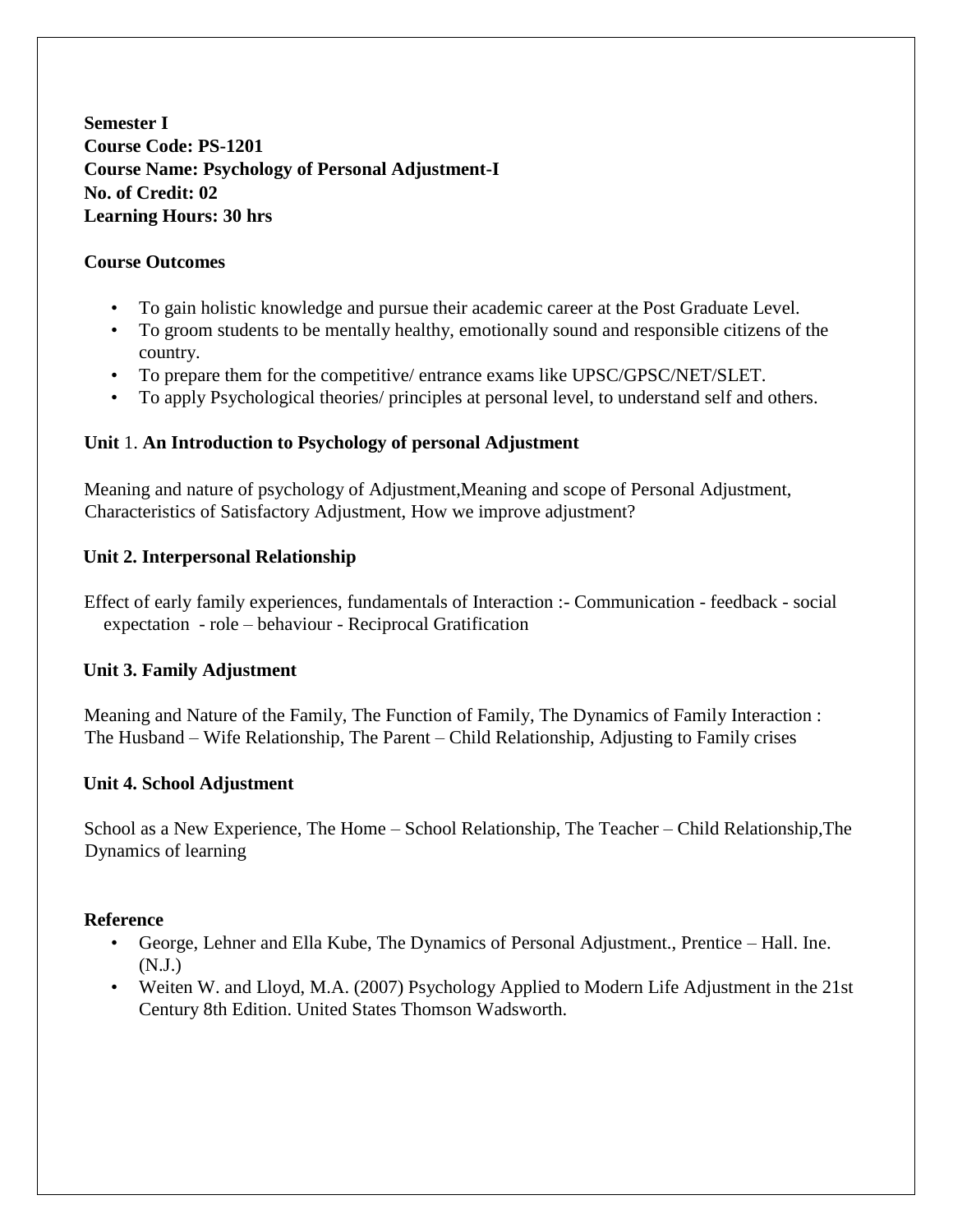**Semester I Course Code: PS-1501/PS-1101 Course Name: Basic Psychological Processes-I No. of Credit: 04 Learning Hours: 60 hrs** 

### **Course Outcomes**

- To gain holistic knowledge and pursue their academic career at the Post Graduate Level.
- To groom students to be mentally healthy, emotionally sound and responsible citizens of the country.
- To prepare them for the competitive/ entrance exams like UPSC/GPSC/NET/SLET.
- To apply Psychological theories/ principles at personal level, to understand self and others.

### **Unit 1 PSYCHOLOGY AS A SCIENCE**

Introduction, Definition & meaning. Nature of Psychology, Aims and goals of Psychology. History of Psychology. Areas of Psychology (Theoretical & Applied), Humanistic and Cognitive approaches

#### **Unit 2 MOTIVATION**

Definition, Meaning and Nature of Motivation (Motivational Cycles). Measurement of Motivation. Primary Motives (i) Hunger and Thirst, (ii) Sex and Maternal, Drive. Secondary/ Social Motives (i) Affection and Affiliation, (ii) Achievement, Motivation

### **Unit 3 EMOTION**

Definition and Meaning of Emotion, Physiological changes during Emotion, Lie- detector & brainmapping,Emotional Intelligence

## **Unit 4 ATTENTION AND PERCEPTION**

Definition of Attention. Determinants of Attention Subjective, Objective. Definitions of the perception, Object Perception Figure & background, Principals of grouping in perception. Depth Perception

- Clifford T. Morgan, A Brief Introduction To Psychology, Tata McGraw Hill (1978), Publishing Co. Ltd, New Delhi.
- Ciccarelli, Saundra K. and Mryer,Hlenn E. (2008), Psychology South Asian Edition Pearson Longman, An imprint of Pearson Education. First Impression.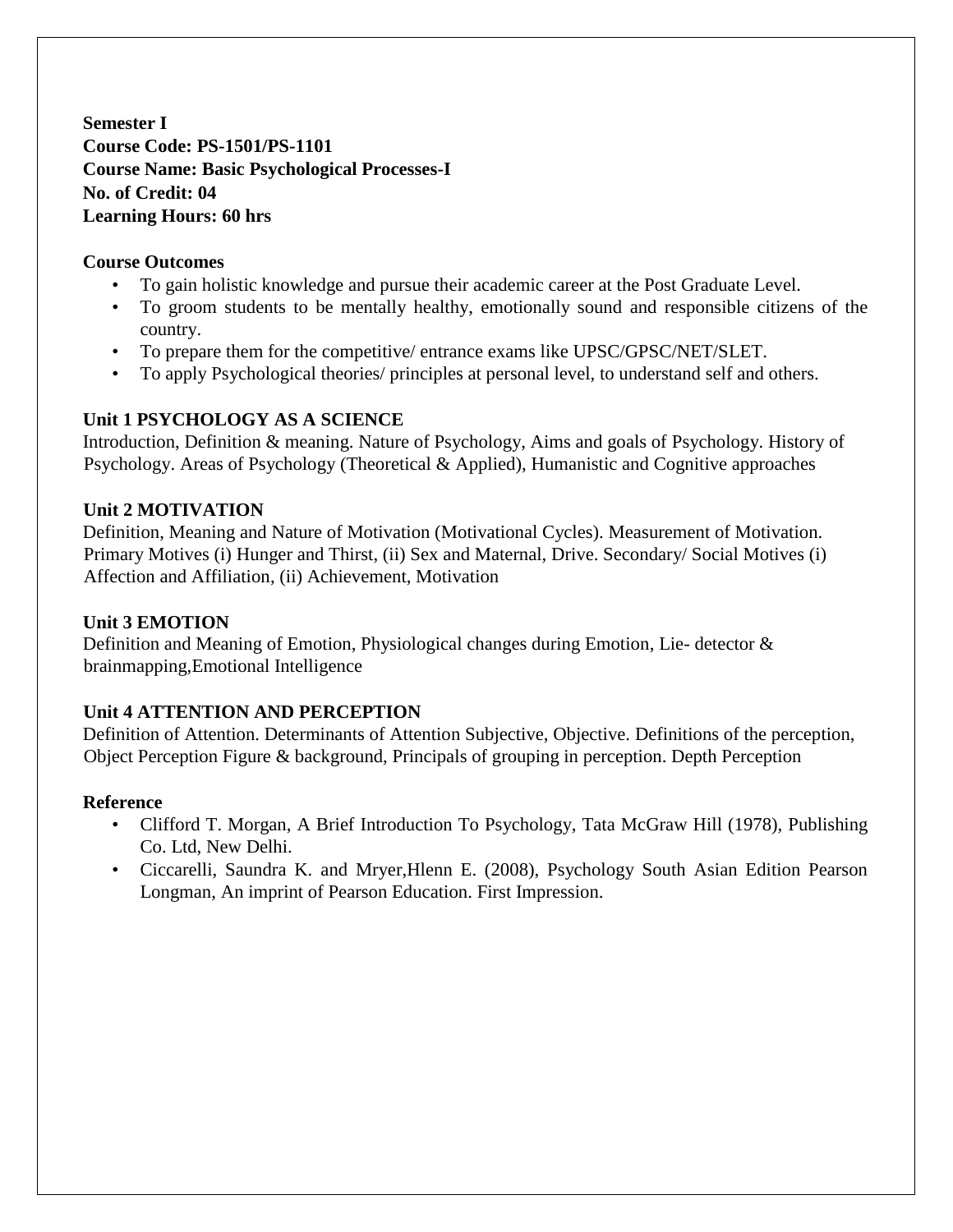**Semester I Course Code: PS-1502/PS-1102 Course Name: Psychology and Effective Behaviour-I No. of Credit: 04 Learning Hours: 60 hrs** 

### **Course Outcomes**

- To gain holistic knowledge and pursue their academic career at the Post Graduate Level.
- To groom students to be mentally healthy, emotionally sound and responsible citizens of the country.
- To prepare them for the competitive/ entrance exams like UPSC/GPSC/NET/SLET.
- To apply Psychological theories/ principles at personal level, to understand self and others.

## **Unit 1 TYPES & SOURCES OFSTRESS**

Definition & Nature of Adjustment, Definition and meaning of stress. Type of stress (i) Frustration (a) Sources of Frustration (b) Common Frustration in our Culture (ii) Conflict (a) Types of Conflict (b) Common Conflict in our Society (iii). Pressure (a) Sources of Pressure (b) Common Pressure in our Society

### **Unit** 2 **SEVERITY OF STRESS**

Levels of stress. Characteristics of the adjustive demand Characteristics of the Individual General effects of Stress (i) Anxiety (ii) Depression

## **Unit 3 PRE-MARTIAL ADJUSTMENT**

Meaning of marriage, Changing Pre-marital Patterns, Expectations from Marriage (i) Changing Martial Relationship & Expectation, (ii) New Standards for Assessing Martial Success. Reasons for Marriage & Why Some People never Marry. Selecting a Mate (i) The quest for Romantic Love (ii) Expectations while selecting a mate (iii) Other key factors in Mate Selection

## **Unit 4 MARTIAL ADJUSTMENT**

What is marital adjustment, Marital relationship and adjustment (i). Martial Styles, (ii) marital Interaction The advent of children. Factors in good Martial adjustment, (i) Pre- martial Background Factors, (ii) Personality Factors

- Coleman, J.C., Psychology and Effective Behavior, D.B Taraporevala Sons & Co.Bombay.
- Psychology of effective behavior Pro. K.N.Shah. University granth nirman board Gujarat Rajya Ahmadabad.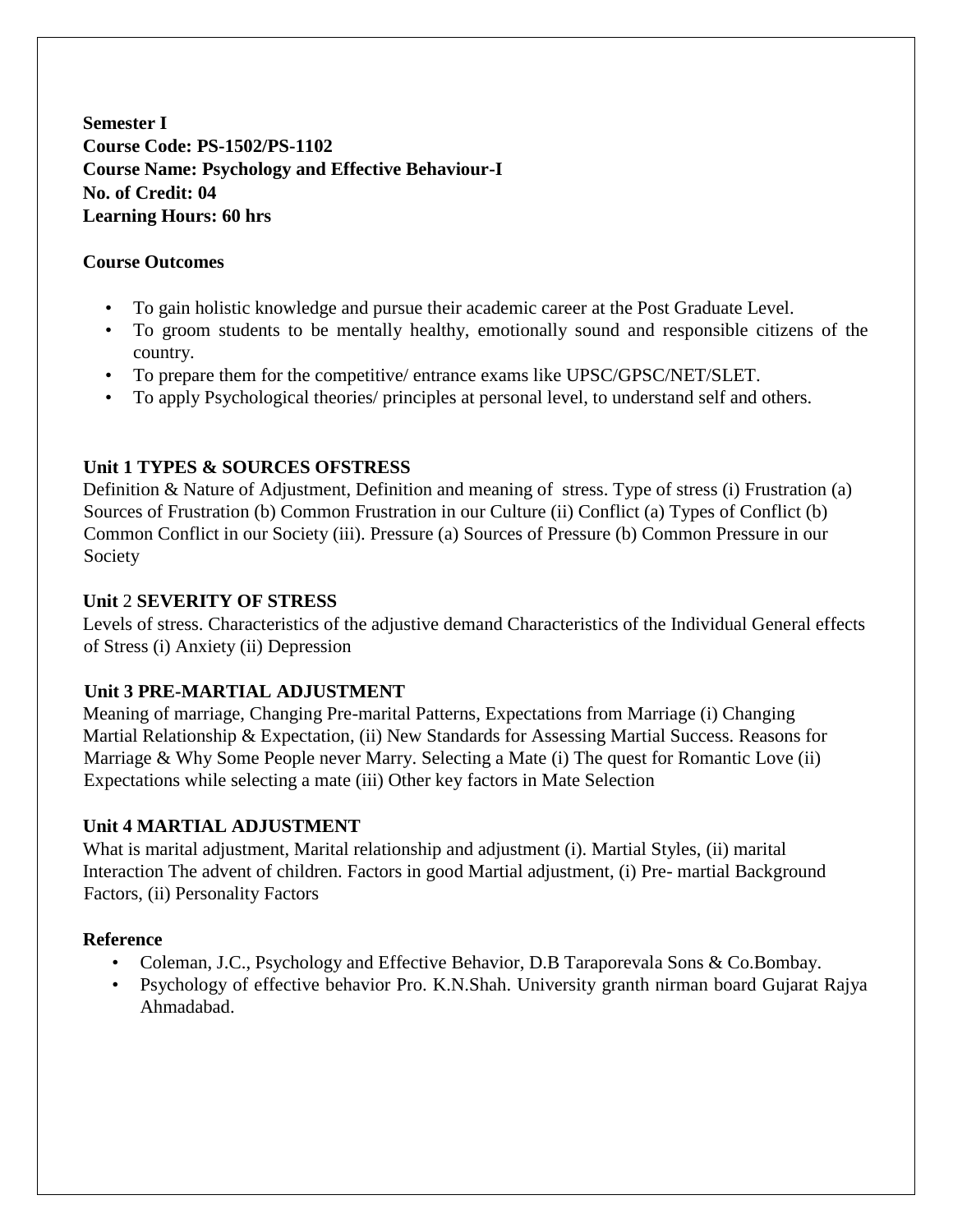**Semester II Course Code: PS-2201 Course Name: Psychology of Personal Adjustment-I No. of Credit: 02 Learning Hours: 30 hrs** 

## **Course Outcomes**

- To gain holistic knowledge and pursue their academic career at the Post Graduate Level.
- To groom students to be mentally healthy, emotionally sound and responsible citizens of the country.
- To prepare them for the competitive/ entrance exams like UPSC/GPSC/NET/SLET.
- To apply Psychological theories/ principles at personal level, to understand self and others.

## **Unit 1. Motivation and Frustration**

The Process of Motivated Behavior Personal Needs, Physiological Needs and Psychological Needs, Sources of Frustration, 3. Effects of Frustration.

## **Unit 2. Job Adjustment**

The Transition From School to work 2. Factors Affecting Job Selection, 3. Factors Affecting Job **Satisfaction** 

## **Unit 3. Psychosexual Adjustment**

Factors in Mate Selection, Psychosexual Relationships in Marriages, Why some people do not marry?

# **Unit 4. Old Age Adjustment**

Changes that Occur During the Aging Process, Sources of Adjustment Difficulties, Viewing Old Age **Constrictively** 

- George, Lehner and Ella Kube, The Dynamics of Personal Adjustment., Prentice Hall. Ine. (N.J.)
- Weiten W. and Lloyd, M.A. (2007) Psychology Applied to Modern Life Adjustment in the 21st Century 8th Edition. United States Thomson Wadsworth.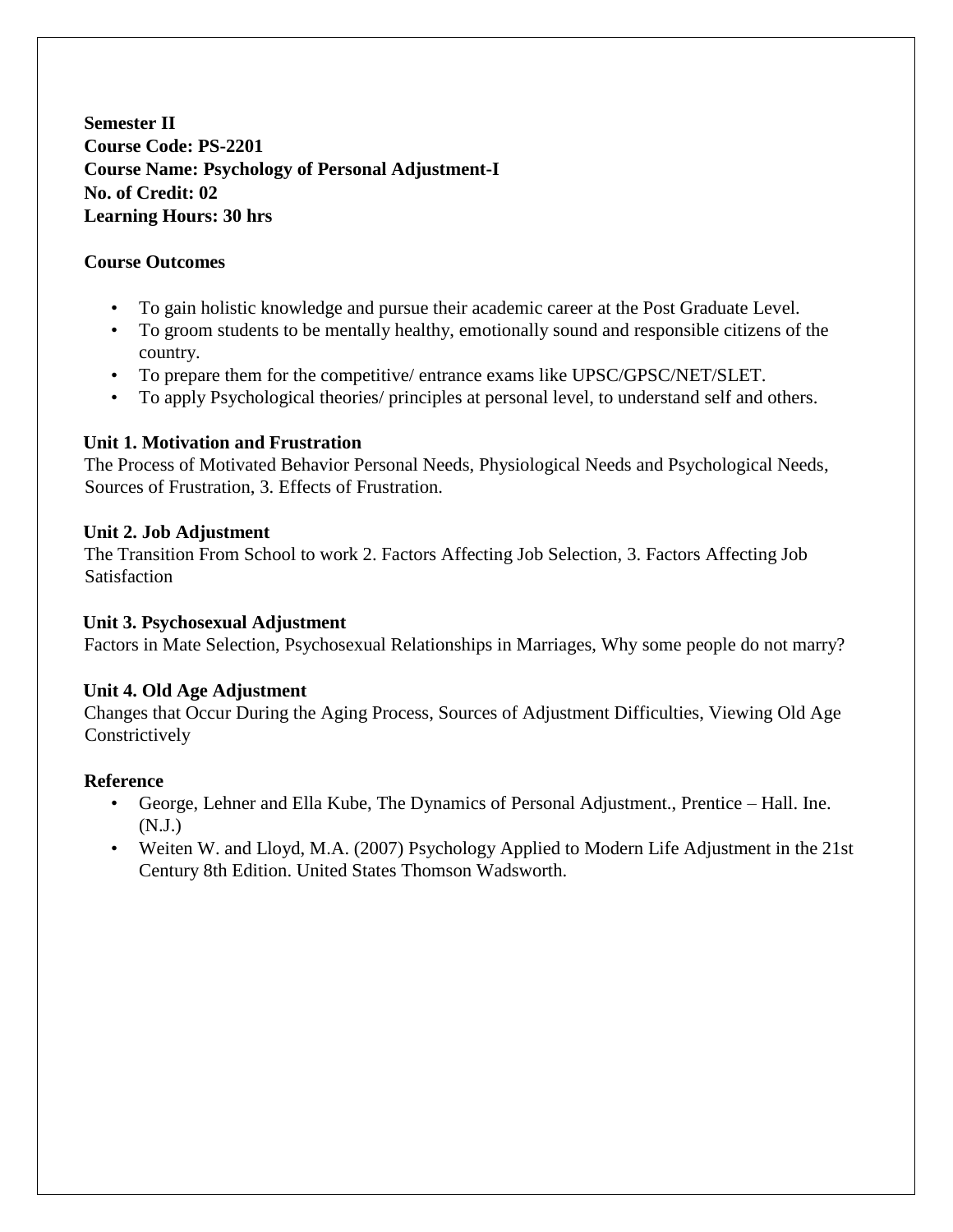**Semester II Course Code: PS-2501/PS-2101 Course Name: Basic Psychological Process-II No. of Credit: 04 Learning Hours: 60 hrs** 

### **Course Outcomes**

- To gain holistic knowledge and pursue their academic career at the Post Graduate Level and in their Doctorate degree.
- To groom students to be mentally healthy, emotionally sound and responsible citizens of the country.
- To prepare them for the competitive/ entrance exams like UPSC/GPSC/NET/SLET.
- To apply Psychological theories/ principles at personal level, to understand self and others.

## **Unit 1 THE METHODS OF PSYCHOLOGY**

Natural Observation, Systematic Observation, Survey Method, Experimental Method.

## **Unit 2. LEARNING**

Definition of Learning, Classical Conditioning, Operant Conditioning, Insight Learning, Learning by Trial & Error

## **Unit 3. MEMORY**

Meaning of Memory, Stages of memory, Types of memory, Measurement of Retention, Meaning and theory of forgetting

## **Unit 4. PSYCHOLOGICAL TESTING**

Definition and Type of Psychological Testing, Uses of Psychological Testing, Characteristics of a Good Psychological Test, Intelligence Tests- Binet –Simon test for children, - WAIS for adults. Project work: Recently developed IQ Test (Indian Version)

- Clofford T. Morgan, A Brief Introduction To Psychology, Tata McGraw Hill (1978), Publishing Co. Ltd, New Delhi.
- Ciccarelli, Saundra K. and Mryer, Hlenn E. (2008), Psychology South Asian Edition Pearson Longman, An imprint of Pearson Education. First Impression.
- Baron R. A. (2000), Psychology; third edition, Prentice Hall of India pvt. Ltd., New Delhi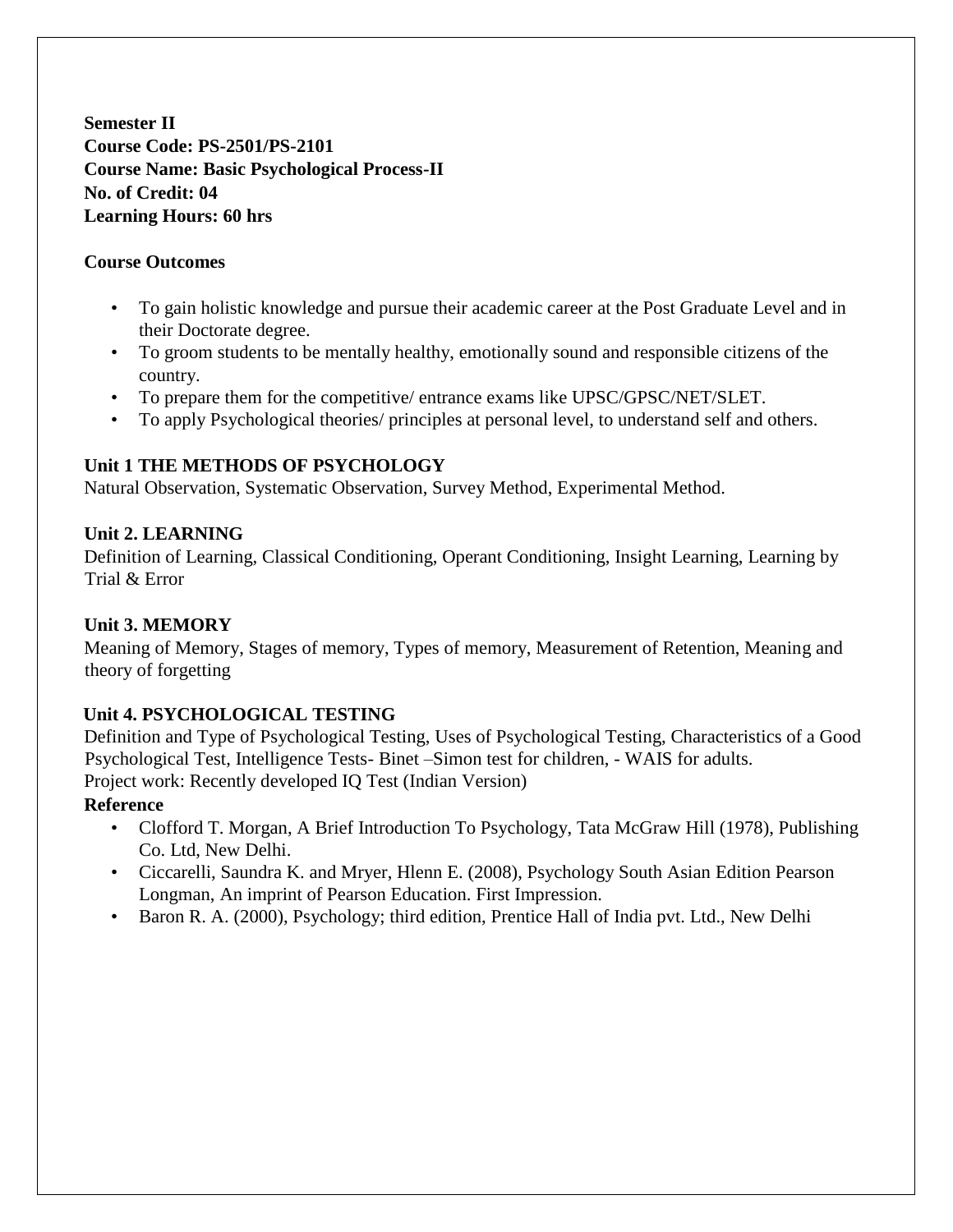**Semester II Course Code: PS-2502/PS-2102 Course Name: Psychology of Effective Behavior-II No. of Credit: 04 Learning Hours: 60 hrs** 

### **Course Outcomes**

- To gain holistic knowledge and pursue their academic career at the Post Graduate Level.
- To groom students to be mentally healthy, emotionally sound and responsible citizens of the country.
- To prepare them for the competitive/ entrance exams like UPSC /GPSC /NET/SLET.
- To apply Psychological theories/ principles at personal level, to understand self and others.

### **Unit 1. The world of work**

Changing views of work, Factors in career planning, (i) Stages in career planning, (ii) Personal characteristics, (iii) occupational information, Educational preparation, (i) Academic achievement, (ii) Personal growth, Special problems in vocational adjustment, (i) Working women, (ii) Disadvantaged workers, (iii) Older workers.

### **Unit 2 Intellectual competence**

Components of Effective Learning; The learner, The task, Procedures, Feedback. Creative thinking, (i) Stages of creative thinking, (ii) Characteristics of creative people. W-E-D approach as a basic strategy for Problem Solving.

#### **Unit 3.Emotional competence**

Components of emotional competence. (i) Patterns of emotional experience, (ii) Patterns of expression and control, Understanding and functioning with emotions, Fostering constructive emotions. Dealing with problem emotions (i) Fear, anxiety and worry (ii) Love as a problem emotion.

#### **Unit 4.Social competence**

Foundation of good interpersonal relationship. (i) Recognition of mutual purposes, rights and responsibilities. (ii) A realistic view of self and others. Improving social competence. (i) Helping to meet the needs of others. (ii) Maintaining one's own integrity (iii) Learning to communicate more effectively.

- Coleman James C., Psychology and Effective Behavior D.B. Taraporevala Sons & Co. Private Ltd. Bombay
- Psychology of effective behavior Pro. K.N.Shah.University granth nirman board Gujarat Rajya Ahmadabad.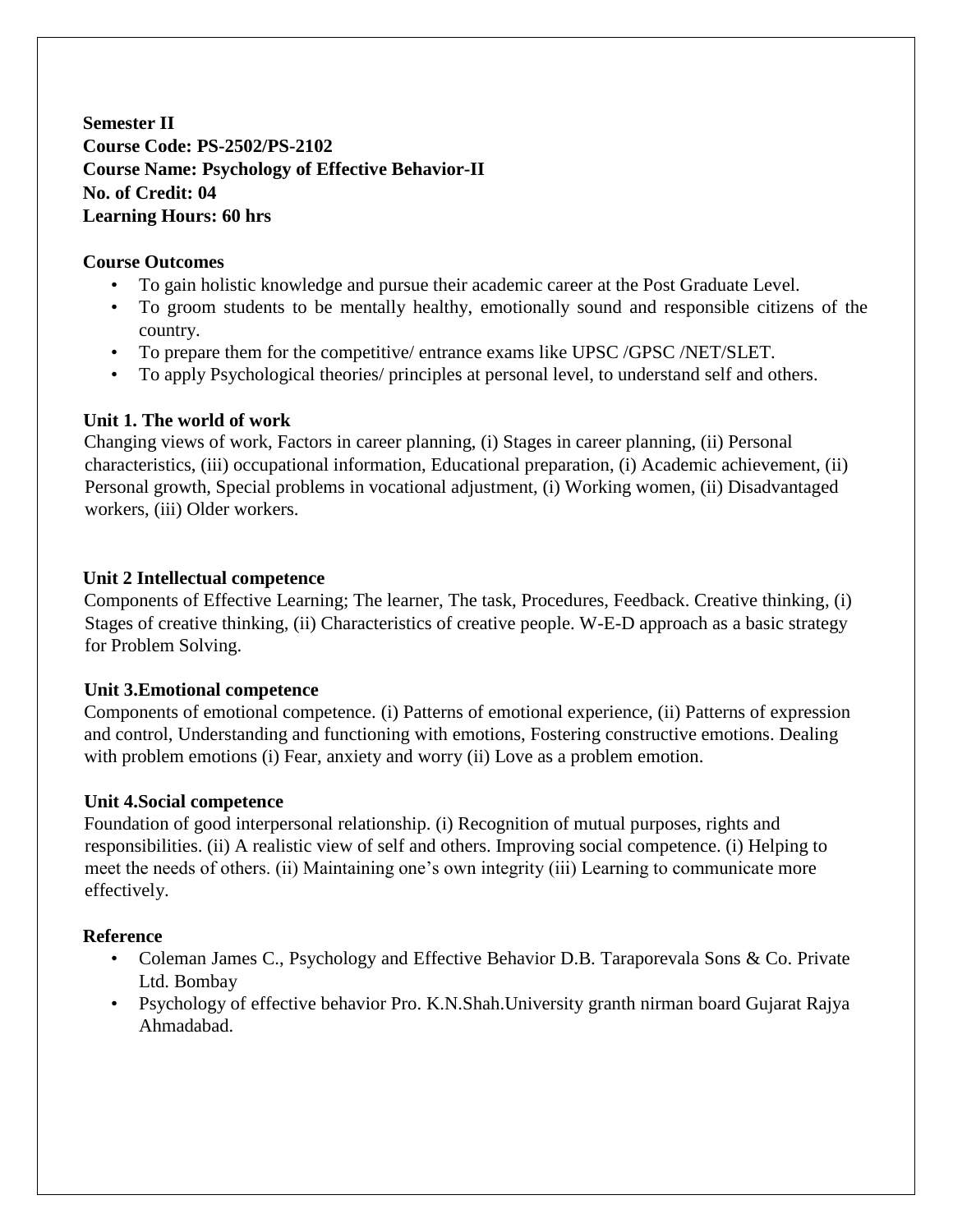**Semester-III Course Code: PS-3501/PS-3101 Course Name: Child Psychology No. of Credit: 04 Learning Hours: 60hrs** 

### **Course Outcomes**

- To acquaint Students with the basic concepts of child development (Child psychology)
- To give a better understanding of the development of a child from the physiological, psychological and sociological perspective.
- To develop a more scientific approach in understanding the intricacies of child development.

## **Unit 1 Child Psychology an Introduction**

Definition of Child Psychology, Definition of Child Development, Factors based on the definitions study of the child, study of the individual, study of the behavior, influence of environmental factors, positive science, Nature of the Child Psychology Child Psychology uses scientific methods, child psychology is factual, principles of child psychology are universal, principles of child psychology are valid, defines cause- effect relationship, child psychology can predict, Scope of Child Psychology Stages of growth and maturation, environmental influences upon development, mental processes of the child, individual differences between children, interaction between the child and the members of the society, the development of speech patterns, development of emotions in children, development of motives in children, development of child's personality, importance of mental hygiene movement, Significance/Utility/ Importance of child psychology Understanding the child as an individual, cure of mental weakness, diagnosing and curing of problem children, knowledge of child's special ability, programmes of child welfare and improvement, understanding adult behavior, understanding social problems

## **Unit 2 Major Theories in Child Development**

The Psychoanalytic perspective, a) Freud's Theory Three parts of personality Psychosexual development, b) Erikson's Theory Neo Freudian approach Psychosocial stages, c) Contribution and limitation of Psychoanalytic perspective, Behaviorism & Social Learning Theory, a) Traditional Behaviorism Influence of Ivan Pavlov Drive reduction theory Influence of operant conditioning, b) Social learning theory Principle of conditioning and reinforcement, role of modeling, imitation/observation, role of cognition, c) Contribution & Limitations of Behaviorism & Social Learning Theory, Piaget's Cognitive & Developmental Theory, a) Piaget's stages of development, b) Piaget's method of study, c) Contribution & Limitations of Piaget's Cognitive & Developmental Theory

#### **Unit 3 Language Development**

Language Development meaning / definition, The stage of language development milestone table  $\&$ explanation, Theories of language development, The behaviorist perspective, The nativist perspective, Functions of language instrumental function, regulatory function, interpersonal function, personal function, heuristic function, imaginative function, informative function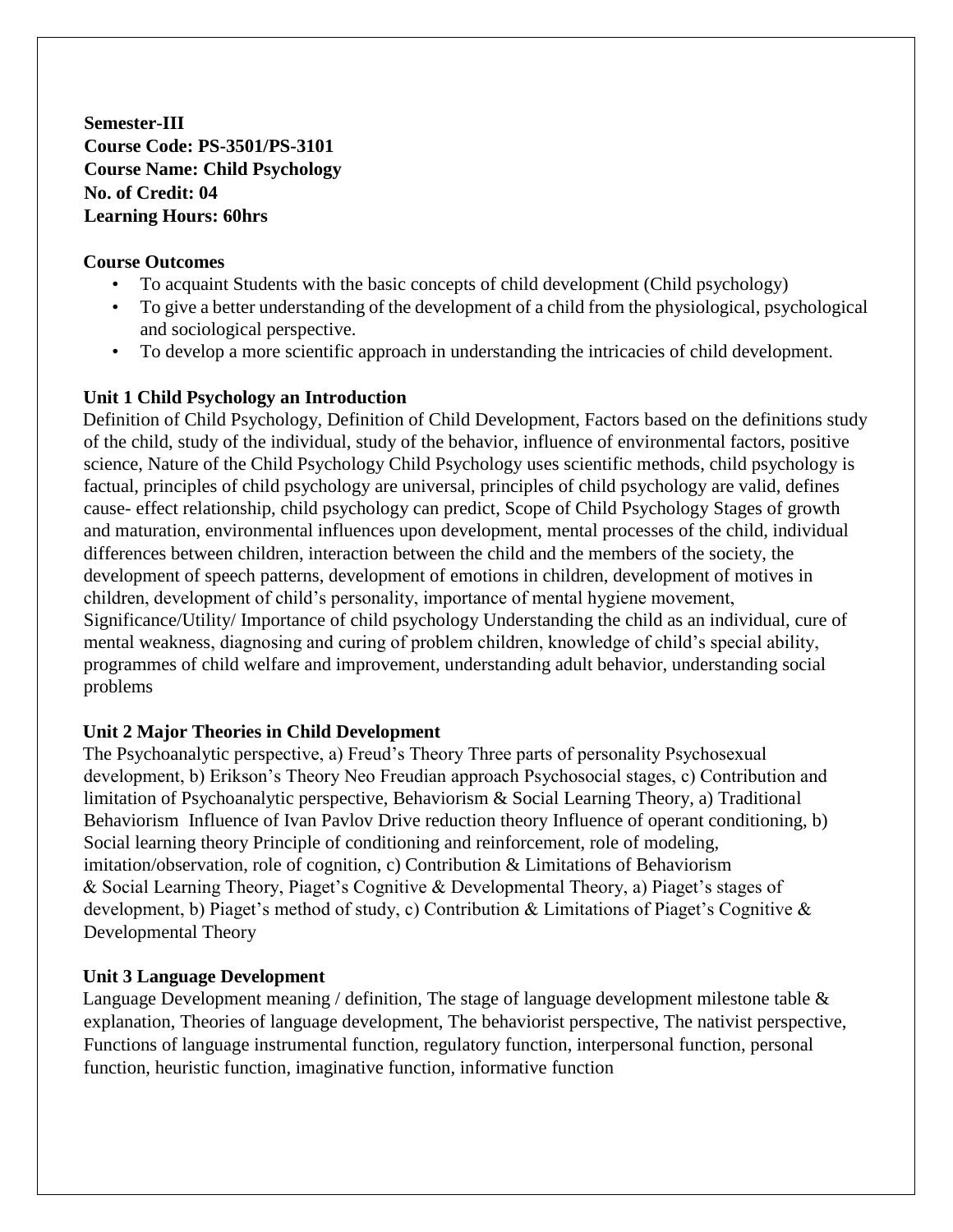#### **Unit 4 Personality and Moral Development**

#### Personality Development

Introduction & definition, Gender Typing Milestone table & explanation, The growth Of Personality, Personality of The very Young Child, Personality of Pre-School Child, Personality during elementary school years, Personality through early adolescence, Factors that Influence Personality Development, Factors Inherent in the Individual's constitution, Body structure & physical condition, motor coordination, General mental ability and special aptitudes superior Intelligence, mental retardation, special aptitude, Environmental Factors, The home family attitude and behavior, opportunities towards child development, The school the curriculum and the child, teacher – student relation, child-child relationship

#### Moral Development

Definition and Meaning, Factors Influencing On Moral Reasoning, Personality, Peer Interaction Child rearing practice Schooling Culture Internalization of Moral norms and development of moral understanding milestone table & explanation (Kohlberg) Development of self-control, Beginning of selfcontrol compliance, delay of gratification Development of self-control in childhood and adolescence Strategies for self – control Knowledge of strategies Individual differences Development of Self control& Aggression milestone table & explanation

#### **Basic Text Books**

- Lester. D. Crow, Alice crow, child psychology, Barnes & Noble Inc New York, copy right 1953. Reprint 1967. (city arts college library page-155.4/cro/ugc/2885)
- Laura Berke, child development,  $6<sup>th</sup>$  edition. Pearson education,  $1<sup>st</sup>$  Indian reprint-2003
- Maris Hetherington, Ross. D. Parke, CHILD PSYCHOLOGY, A Contemporary view point, 3rdEdition,-E. McGraw- Hill International Editions Psychology series, International edition 1986.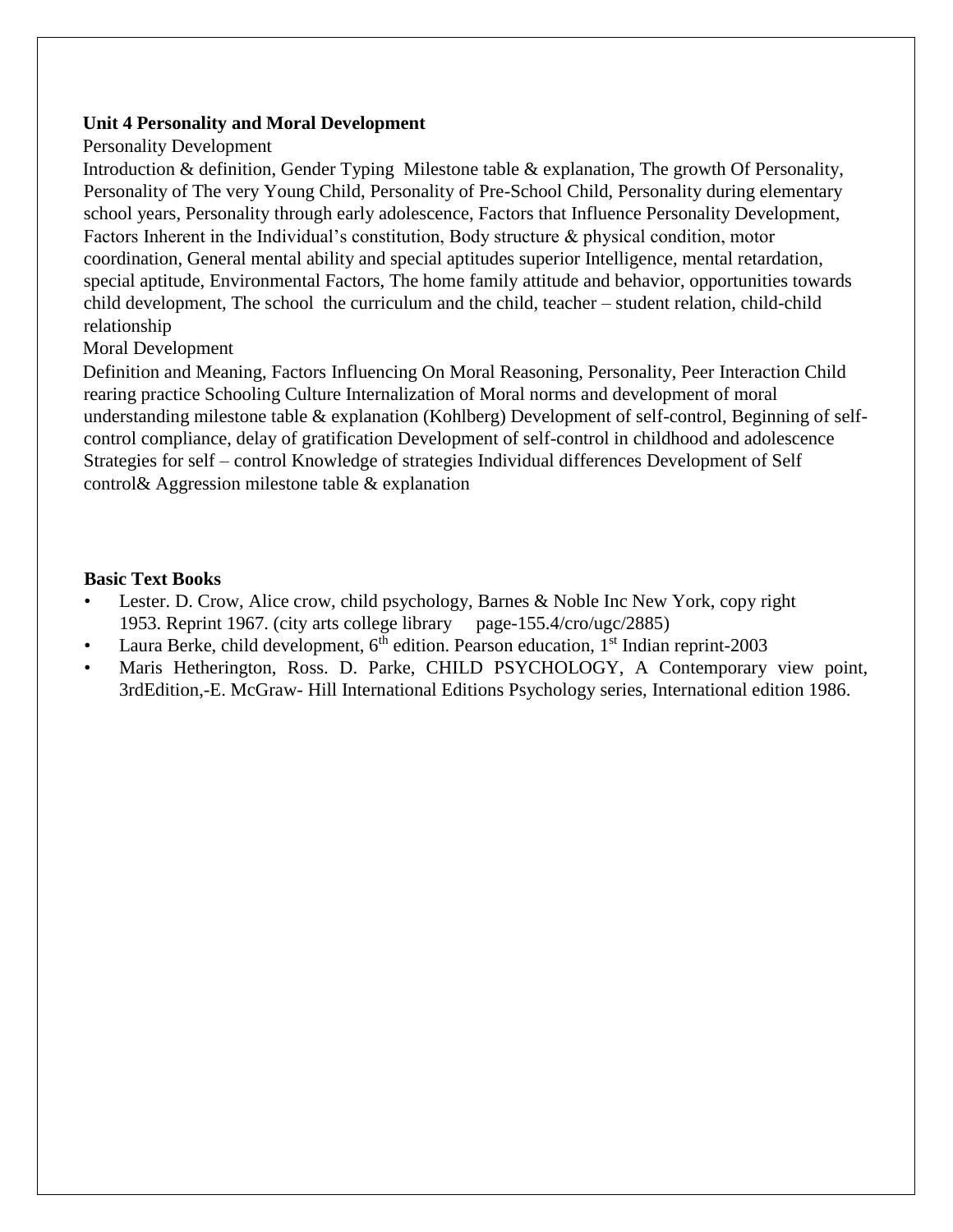**SEMESTER III Course Code: PS-3502/PS-3102 Course Name: Psychopathology No of credit: 04 Learning hours: 60hrs** 

### **Course Outcomes**

- To acquaint students with the basic concepts of Psychopathology. (abnormal psychology)
- To make them aware about the various classification and experts in the field of abnormal psychology.

### **Unit 1 Introduction to Abnormal Psychology**

Introduction to abnormal psychology, Definitions, What is abnormal psychology?, Meaning of Abnormal behavior, Characteristics of Abnormal behavior, Experts in the field of mental health, DSM classification of mental-disorder

### **Unit 2 Causal Factors of Abnormal Behaviour**

Biological Factors, Neurotransmitters Imbalance, Genetic Vulnerability, Physical Handicap, Physical deprivation and disruption, Psycho-Social Factors, Cognitive factors, Inadequate Parenting, Parental Pathology, Parenting styles, Maladaptive peer group relationship. Social – Cultural Factors, Socio economic status( SES), Inappropriate social rules, Discrimination in race, gender, culture, Social – change and Uncertainty

## **Unit 3 Anxiety and Related Disorders**

Introduction, Meaning and types, Phobia, a) Symptoms, b) Specific phobias and case study (Mary), c) Social phobias and case study (Paul) and treatment. Generalized Anxiety Disorder, a) Characteristics (symptoms), b) Prevalence and Onset, Obsessive and Compulsive Disorder, a) Symptoms (types), b) Case study (mark)

#### **Unit 4 Mood Disorders**

Introduction, Definition and classification of disorders, Unipolar mood disorders, Nature of depression, Dysthymic Disorders, Major (subtypes) of Depression, Bipolar Disorders , a) Cyclothynic disorder, b) Bipolar Disorder-1, c) Bipolar Disorder -2

## **Basic Text Books**

- Abnormal Psychology and modern life Carson, Butcher, Mineka Published by Pearson Education (Singapore)  $1<sup>st</sup> Ed. 2003$ .
- Abnormal Psychology and Modern Life James C. Coleman Published by Taraporewala and Co. Pvt Ltd.
- Adhunik Asamanya Manovigyan (Arunkumar Singh) Published by Motilal Banarsidas.
- Lehner and Kube. Dynamics of Personal Adjustment. Prentice Hall (1996)
- Psychopathology (Vinati Anand) Published by Motilal Banarsidas
- Patel M. (1989), 3<sup>rd</sup> Ed., "Abnormal Psychology", University book production board, Ahmedabad.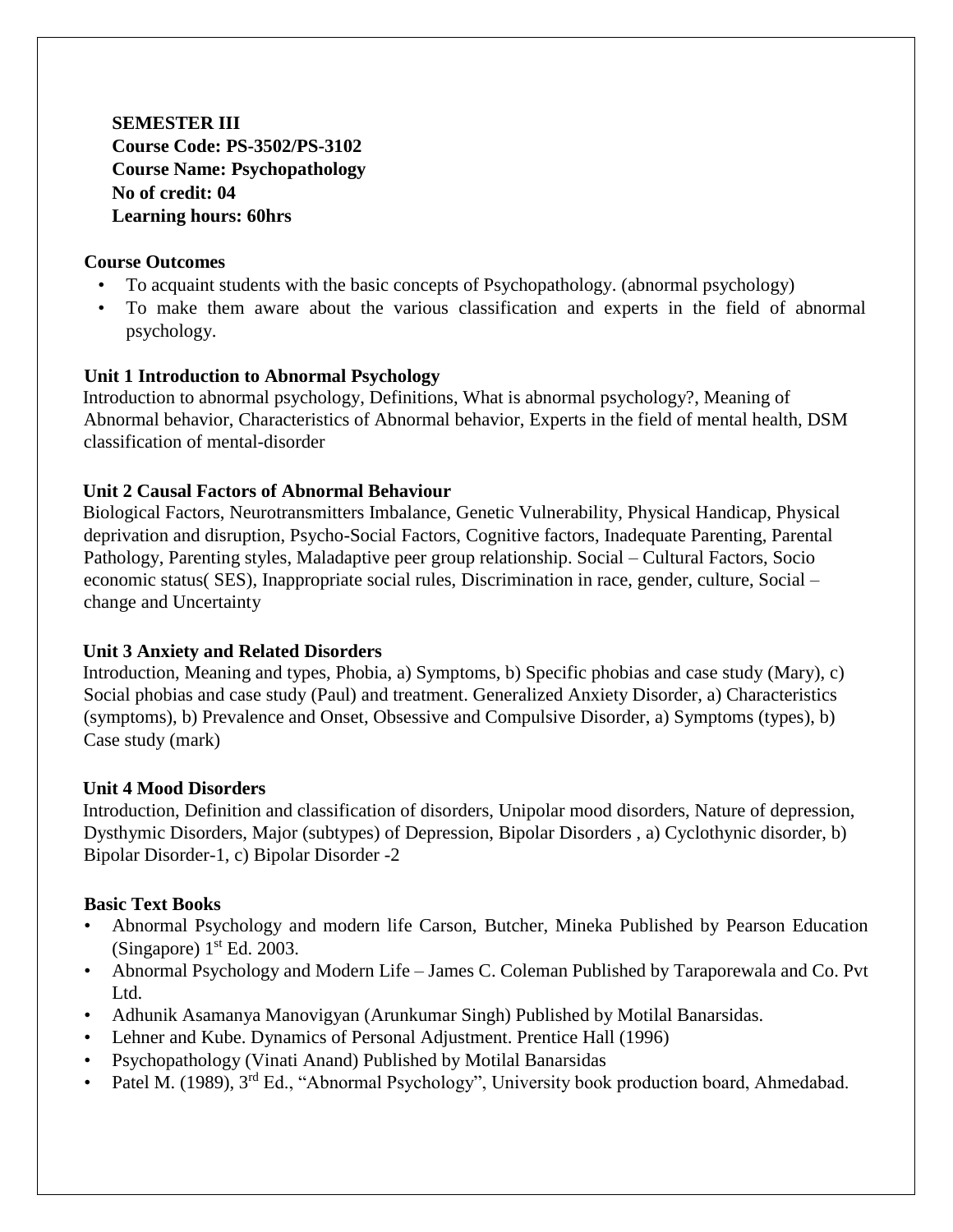• A Clinical Approach to Psychological Deviants by James D. Page, Tata McGraw-Hill Publishing Company Limited New Delhi  $(13<sup>th</sup>$  reprint 1987)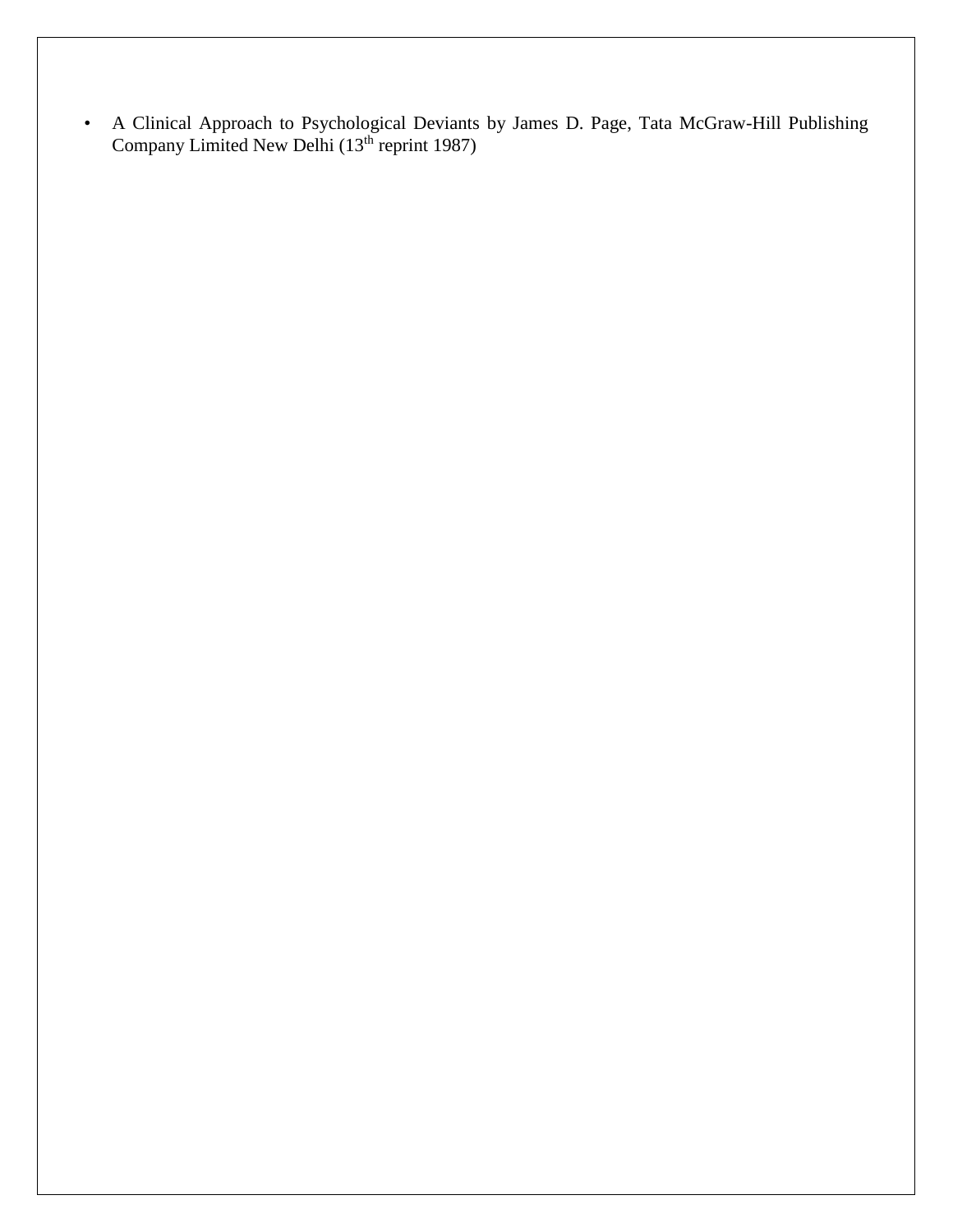**Semester-III Course Code: PS-3503 Course Name: Basic Physiological Psychology-1 No. of Credit: 04 Learning hours: 60hrs** 

### **Course Outcomes**

- Giving an understanding to the students about mind- body relationship
- Teaching a student the basics of biological bases of behavior including Psychophysiology and behavior genetics
- Helping to understand the various study methods and the importance of the internal environment which determines an individual's behavior.

### **Unit 1 Introduction of Physiological Psychology**

Definition and Nature of Physiological Psychology, Explanation of the definition, Nature of Physiological Psychology, Scope of Physiological Psychology, Study methods, internal environment, nervous system, physiological basis of sensation – perception, physiological basis of emotion, physiological basis of motivate, on, physiological basis of higher mental process, physiological basis of intelligence and personality, Approaches to Physiological Psychology, Philosophical approach explanation, advantages & limitation, Clinical approach explanation, advantages & limitation, Scientific approach explanation, advantages & limitation, Significance of Physiological Psychology, Related fields – 1. Psychophysiology, 2. Cognitive Neuroscience, 3. Neuropsychology, 4. Evolutionary Neuroscience, Applicability (applications) – Clinical, Counselling, Neuro-marketing, Psychometric Research, Forensic

#### **Unit 2 Methods of Study**

Neuroanatomical methods, Method of Staining explanation, advantages & limitation, Method of Degeneration explanation, advantages & limitation, Method of Extirpation explanation, advantages & limitation, Electrolytic Lesion Method explanation, advantages & limitation, Electrical recording methods, Electroencephalogram (EEG) explanation, advantages & limitation Method of Evoked Potentials explanation, advantages & limitation, Method of micro-electrode explanation, advantages & limitation, Stimulation methods, Method of electrode, Method of permanent electrodes, Stimulation through chemical, Types of EEG waveforms, Polysomnogrphy (sleep EEG+ EOG), Event-related potential, fMRI, PET, MEG, TMS, TdCS

## **Unit 3 Internal Environment**

Definition of Internal Environment, Metabolism, Meaning of Metabolism – Anabolism, Catabolism, Process of Metabolism – Oxidation and Reduction, Deamination, Hydrolysis, Phosphorylation, Decarboxylation, Carboxylation, Effects of Metabolic process on behavior,

Enzymes, Meaning of Enzymes, Characteristics of Enzymes, Functions of Enzymes, Effects of Enzyme on behavior, Hormones (Endocrine glands), Pituitary gland, Thyroid gland, Pancreatic gland, Adrenal gland, Gonad Gland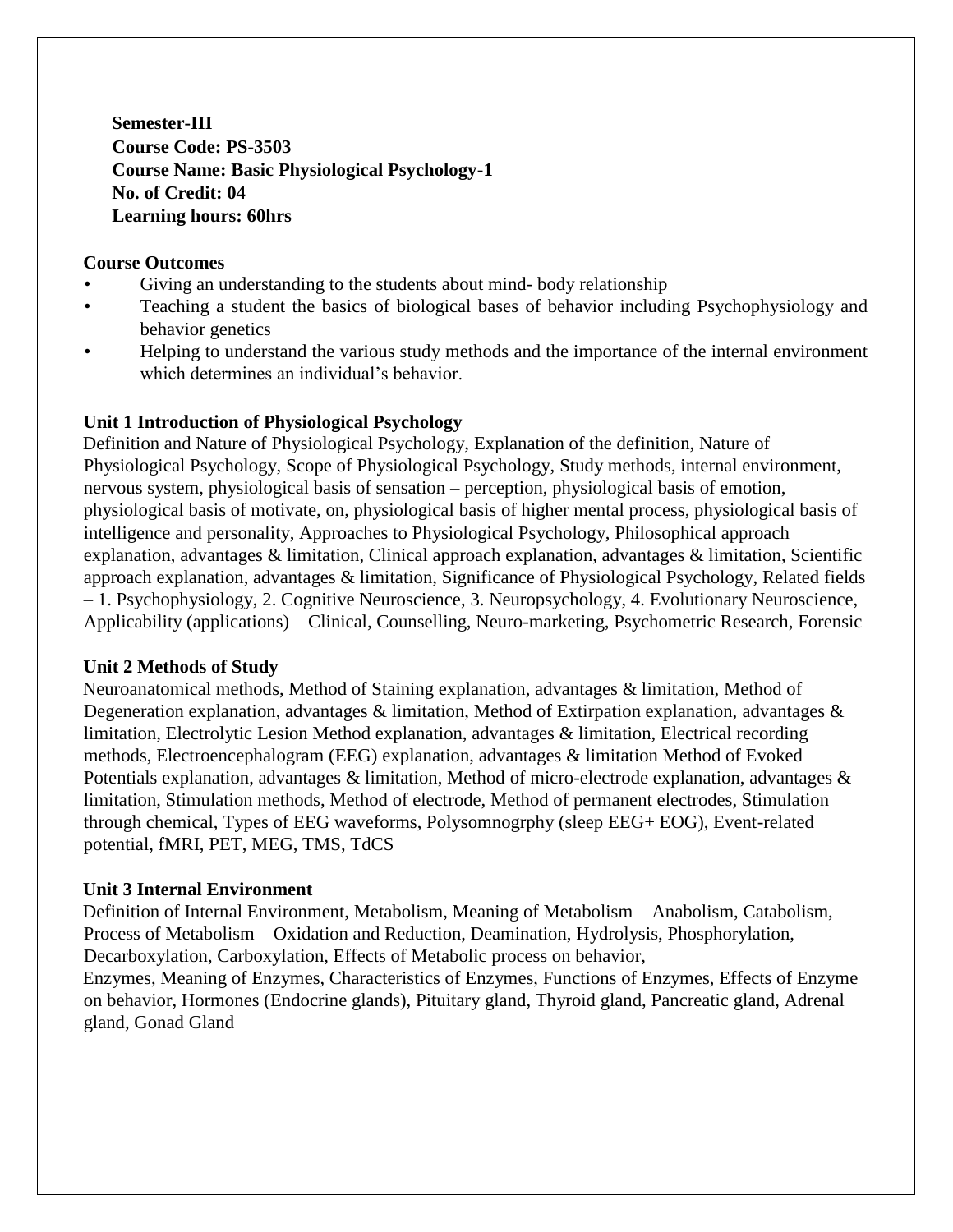### **Topic for Assignment**

**Vitamins** Meaning of Vitamins, Nature of Vitamins, Function of Vitamins, Behavioral effects of Vitamins

## **Unit 4 Neuron and Nervous System**

Structure and Functions of Neuron, Diagram of the neuron structure, Cell body, nerve fibers-axon, dendrites, Myelin sheath, Cell Membrane (Neurilemma), Nerve impulses, Characteristics Irritability, Conductivity, Permeability, Polarization. Depolarization, The All or None Principle, Part of the nervous System, Peripheral Nervous System (PNS), Autonomous Nervous System Sympathetic and Parasympathetic, Nervous Systems Central Nervous System (CNS), , Spinal cord, Brain Hind brain Medulla, Pons, Cerebellum, Mid Brain Fore Brain Hypothalamus, Thalamus, Cerebral Cortex Sensory & motor Cortex, Reticular Activating System (RAS) and Limbic System, Glial Cells, Action-Potential Stages with diagram

## **Basic Books**

- Morgan C.T. Physiological Psychology (3rd Ed) New York Mc Graw Hill book company,1965
- Morgan &King Introduction to Psychology (3rd ed.) New York Mc Graw Hill book company 1966
- Levinthal C.F. Introduction to Physiological Psychology (3rd edition) New Delhi, prentice- hill of India private limited, 1990 New York Mc Graw Hill book company
- Dr. Bhalchandra Joshi & Prof. M.N. Malik, Sharirlakshi Manovignyan, C. Jamnadas & co., 2007
- Carlson N. R. Foundation of Physiological Psychology, Boston, Allyn and Bacon inc. 1988
- Thompson R. E. Introductions to Physiological Psychology, New York, Harper & Row publishers 1975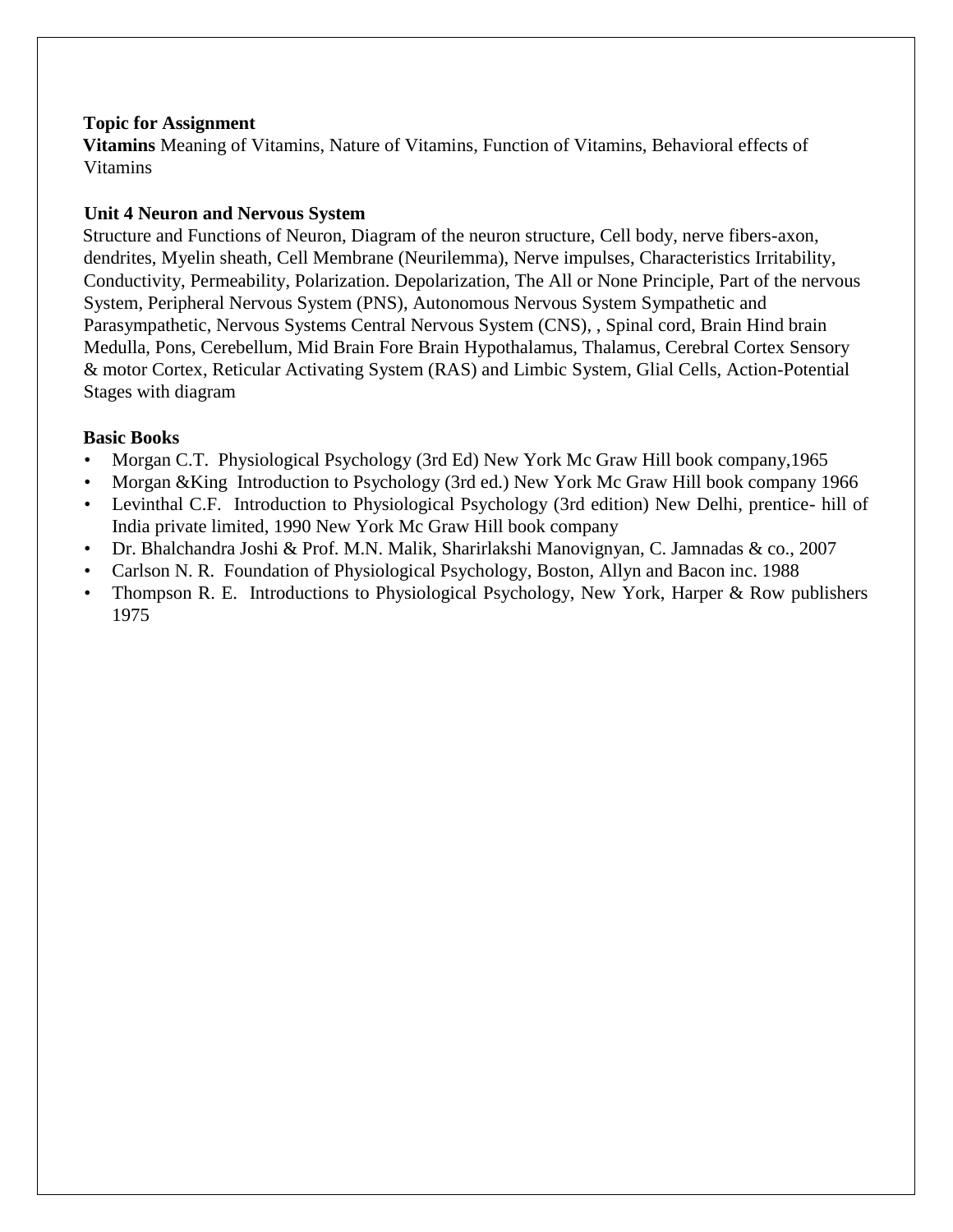**Semester-IV Course Code: PS-4501/PS-4101 Course Name: Social Psychology No. of Credit: 04 Learning Hours: 60 hrs** 

### **Course Outcomes**

- To acquaint Students with the basic concepts of Social Psychology
	- To have a better understanding and perspective of Social Psychology

### **UNIT 1. Social Psychology : An introduction.**

- 1. Definition & meaning of Social Psychology.
- 2. Nature of Social Psychology
- 3. Scope of Social Psychology.
- 4. Relation of Social Psychology with other sciences.
- 5. Methods used in Social Psychology

## **UNIT 2: Attitudes & Prejudices.**

- 1. Introduction
- 2. Meaning & definition of attitudes.
- 3. Nature & characteristics of attitude
- 4. Formation of attitude.
- 5. Definition of prejudice
- 6. Formation of prejudice
- 7. Methods to reduce prejudice.

## **UNIT 3: Group processes, Conformity & Deviance.**

- 1. Meaning & definition of group.
- 2. Types of groups.
- 3. Group cohesiveness
- 4. Conformity in group
- 5. Deviancy: types of deviant behaviour.

#### **UNIT 4: Prosocial behaviour & Aggression.**

- 1. Meaning & definition
- 2. Decision to help in emergency
- 3. Why do people help?
- 4. Meaning & nature of aggression.
- 5. Theoretical perspectives of aggression.

#### **Basic Text Books**

- B. Kuppuswami, AN INTRODUCTION TO SOCIAL PSYCHOLOGY. Asia Publishing house. First published 1961, Reprint 1965
- Baron, Robert A. and Donn Byrne, 'Social Psychology' Tenth edition, Pearson Education, 2005
- C Jamnadas, Samajlakshi Manovigyan, Ahmedabad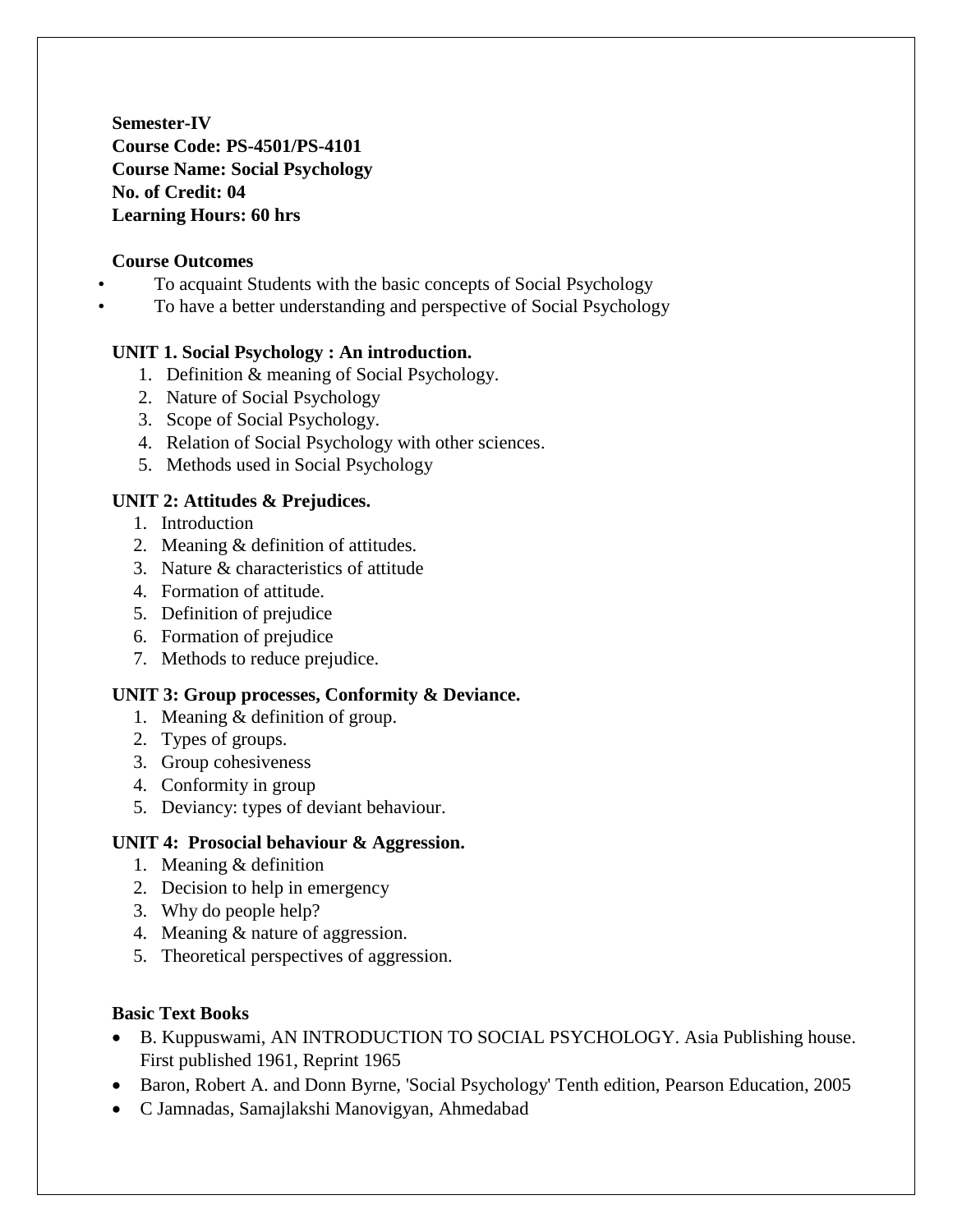**SEMESTER- IV Course code core: PS 4502/PS 4102 Course Name: Psychopathology No of credit: 04 Learning hours: 60hrs** 

### **Course Outcomes**

- To familiarize students with different type of abnormalities. (disorder)
- To gain understanding of symptoms of various types of disorders.
- To clarify the concepts of disorders, its causes and various therapies for treatment.

### **Unit 1 Dissociative Disorders**

Introduction, Disorder amnesia & fugue, Criteria, Case–study of Burt Tate, Memory & intellectual Deficits, Dissociative identity disorder, Criteria, Case- study OF Mary and Marian, Nature of identity disorder, Prevalence of identity disorder

### **Unit 2 Schizophrenia & Paranoia (Delusional Disorders)**

Meaning and Definitions, Age, onset and Prevalence of Schizophrenia, Clinical picture of Schizophrenia, Negative symptoms, Positive symptoms, Symptoms according to Carson, Butcher, Disturbances of associative liking, Disturbances of thought concepts, Disruption of perception, Emotional dysfunction, Confused sense of self, Disturbed volition, Related to an inner world, Disturbed motor behavior, Types of schizophrenia, Undifferentiated types, Symptoms, Catatonic types, Symptoms, Disorganized types, Symptoms, Other schizophrenic type, Residual (symptoms), Schizoaffective (symptoms), Treatments of schizophrenia (from Guj.), Diagnosis of durational disorders, Symptoms, types

## **Unit 3 Suicide**

Introduction, Meaning of suicide, Factors related to suicide, Sex differences, Age, Race, Religion, Marital status, Occupation, Climate, Physical health, Mental health, Psychiatric patients, Previous suicidal behavior, General symptoms, a) Hopelessness b) Inner conflict c) Interpersonal crises d) Selfdevaluation e) Depression f) Maladaptive behavior and frustration g) Sleep disturbance h) Stress i) Communication j) Emotionality k) Other symptoms, Etiology, a) Socio-cultural factors b) Psychological factors, Freud's theory, - Menninger's theory, - Recent theory, c) Physiological factors, Genetics, Neurotransmitters, Prevention of suicide

## **Unit 4 Mental Health and Psychotherapies**

Concept of mental health, Movements of mental health, WHO, Indian movements, Therapies, Cognitive and cognitive Behavior therapy, Rational emotive behavior therapy, Stress inoculation therapy, Beck's cognitive Therapy, Humanistic – experiential therapy, Clint-centered therapy, Unconditional positive regards, Empathy, Congruence. Transactional Analysis, Animal – Assisted Therapy (Pet Therapy)

#### **Basic Text Books**

• Abnormal Psychology and modern life Carson, Butcher, Mineka Published by Pearson Education (Singapore)  $1<sup>st</sup>$  Ed. 2003.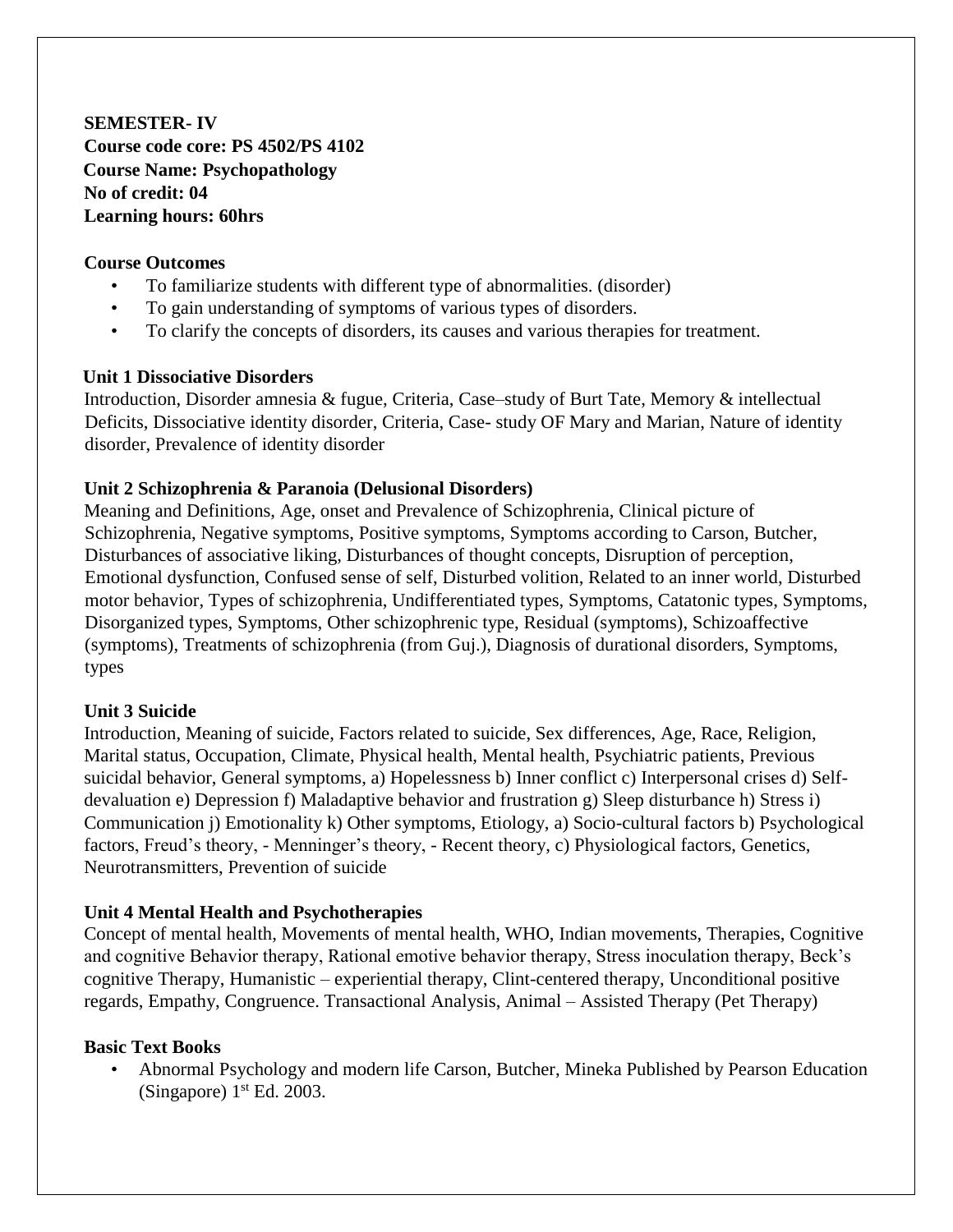- Abnormal Psychology and Modern Life James C. Coleman Published by TaraporewalaAnd Co. Pvt Ltd.
- Adhunik Asamanya Manovigyan (Arunkumar Singh) Published by Motilal Banarsidas.
- Lehner and Kube. Dynamics of Personal Adjustment. Prentice Hall (1996)
- Psychopathology (Vinati Anand) Published by Motilal Banarsidas
- Patel M. (1989), 3<sup>rd</sup> Ed., "Abnormal Psychology", University book production board, Ahmedabad.
- A Clinical Approach to Psychological Deviants by James D. Page, Tata McGraw-Hill Publishing Company Limited New Delhi (13<sup>th</sup> reprint 1987)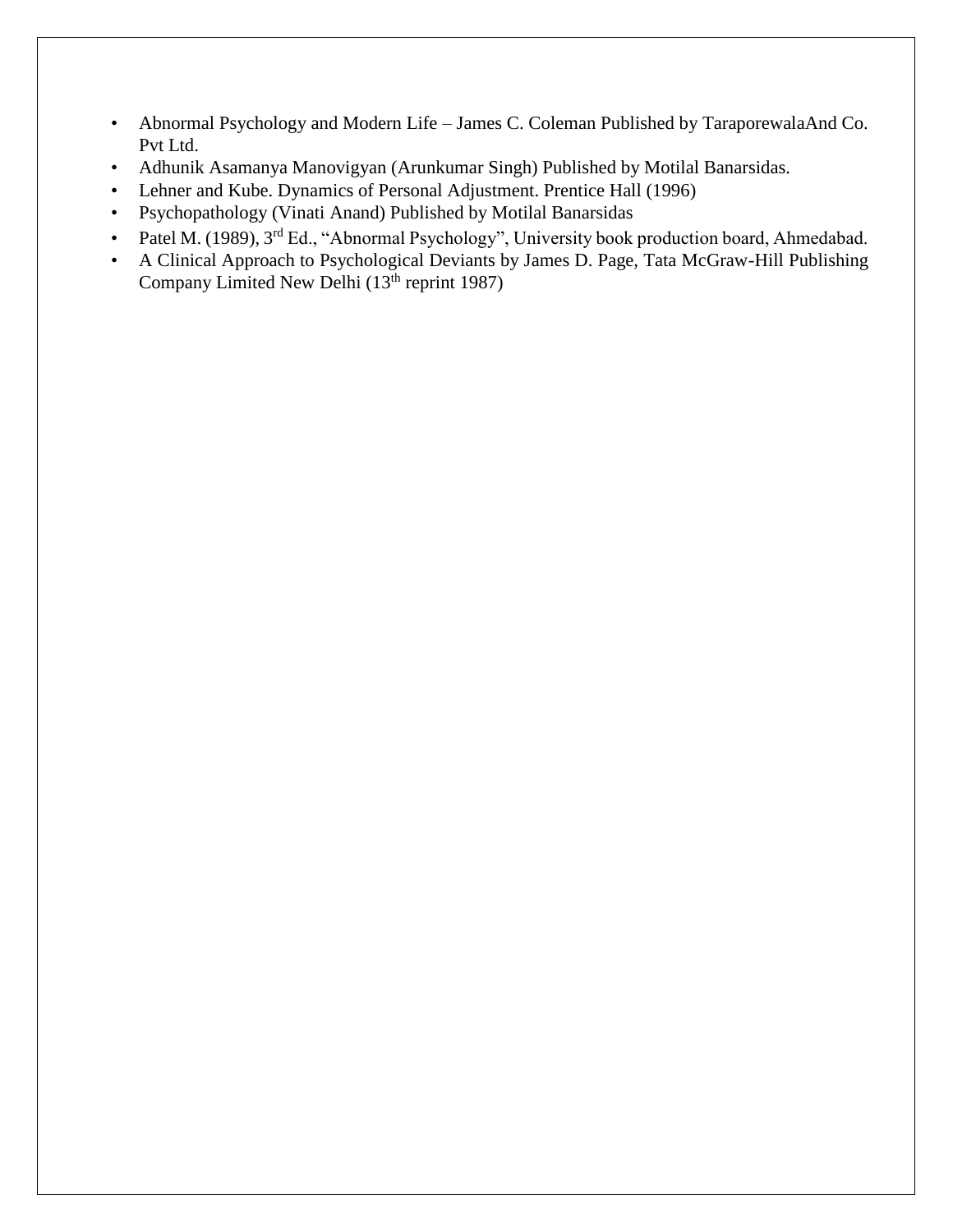**Semester-IV Course Code Core: PS-4503 Course name: Basic Physiological Psychology-2 No. of Credit: 04 Learning Hours: 60hrs**

### **Course Outcomes**

- Giving an understanding to the students about body-behavior relationship
- Teaching a student the basics of biological bases of behavior including Psychophysiology and neurology
- Helping to understand the various study methods and the importance of the internal environment which determines an individual's behavior

## **Unit 1 Physiological Basis of Perception**

Visual Perception, Anatomy of the Eye Diagram of the eye, Anatomy of the Retina, Photochemistry of Retina, Electrophysiology of Retina, Optic Chiasma (diagram), Purkinje Phenomena, Auditory Perception, Anatomy of the Ear the outer ear, the middle ear, the inner ear, Phonosensitive Mechanism Loudness, Abnormal hearing, Chemical Perception, Olfactory(Smell), Gustatory (Taste) - Diagram of tongue

## **Unit 2 Sensory and Motor Mechanisms**

Sensory areas/ centers and pathways, Sensory nerves of Visual, Auditory and Chemical (Primary cortical centers) sensations, Topographical arrangement, Point to point projection, Sensory experience, The role of Stimulation Method, The role of Extirpation Method, Skilled movements, Motor Area Executive Function, Two Neuron Link, Pre Motor Area

## **Unit 3 Physiological Basis of Motivation and Emotion**

Definition and Meaning, Motive, Emotion, Hunger motivation, Sexual motivation, Study based on hormonal secretion, Sexual behavior as a habitual behavior, Sexual motives and parts of nervous system, Physiological Basis of Emotion a) Autonomic Nervous System and Emotion (Physiological changes during emotion), Blood pressure, Changes in metabolic / digestive process, Changes in respiratory process, Change in Galvanic Skin Response (G.S.R), Other changes, b) Central Nervous System and Emotion, Limbic System, Theories of emotion, James-Lange Theory, Canon-Bard Theory , Role of CNS and its dysfunctions on Primary motives ( Hunger, Thirst, Sex); Sleep Motivation and Sleep cycles (REM versus nREM); Sleep disorders: apnea, narcolepsy,somnambulism, sleep – talking Schachter and Singer Theory of Emotion, Lazarus' theory of emotion

## **Unit 4 Physiological Basis of Higher Mental Processes and the Mentally Challenged**

Higher Mental Process, Physiological basis of learning, Molecular Approach/ Factorial Approach, The role of spinal cord, The role of sub-cortex, The role of cerebral cortex Law of Equipotentiality, Law of Mass – Action, Physiological basis of memory Molecular Approach, experiment on visual agnosia, sensory aphasia & motor aphasia, Mentally Challenged, Who is a Mentally Challenged Person?, Types based on IQ level- Mild, moderate, severe, profound, Based on physiological / genetic defect- down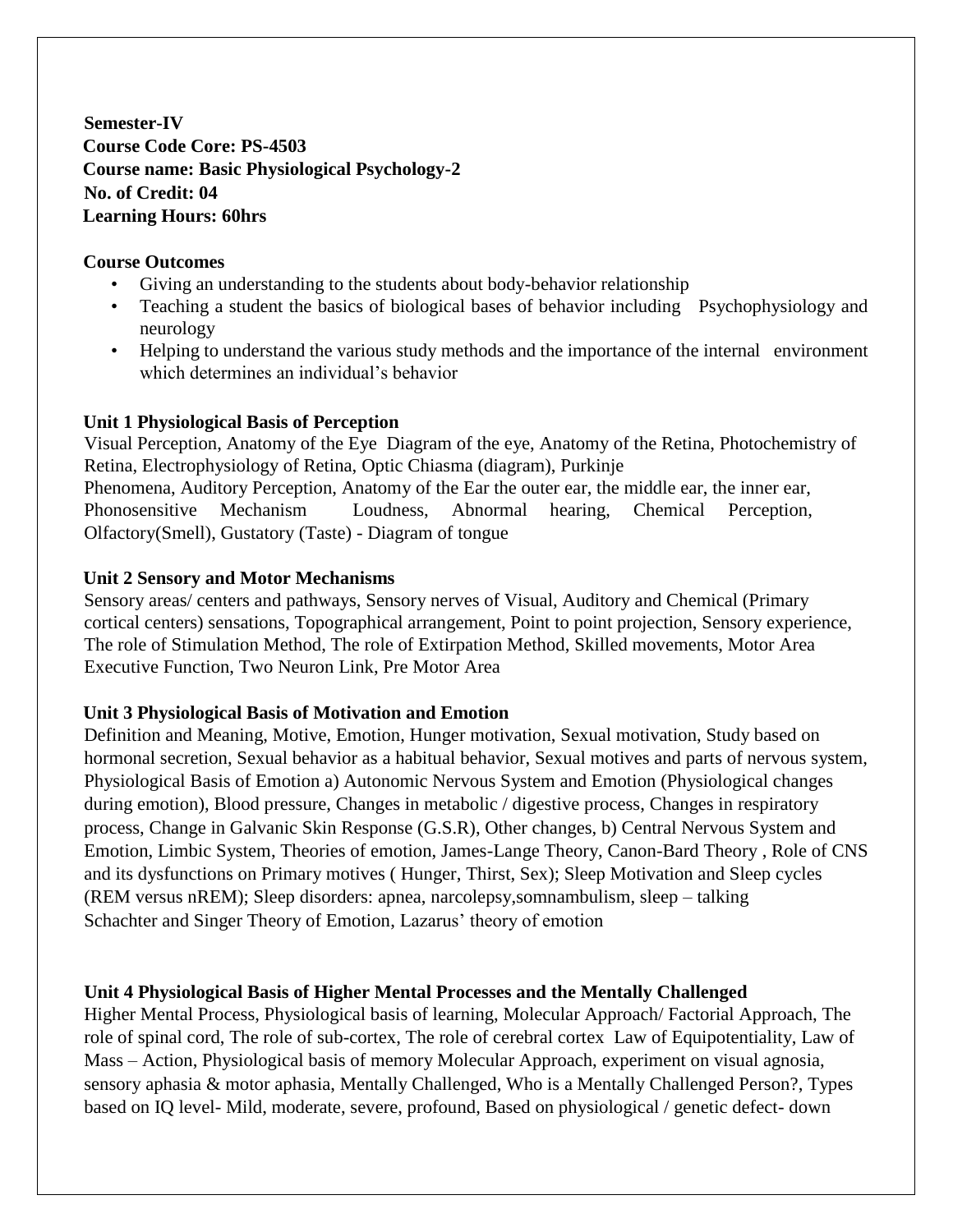syndrome, Phenylpyruvicoligophrenia, Cretinism, Causes Heredity, Internal environment, lack of oxygen, Improvement in intelligence Influence of Glumatic Acid, Influence of Thiamine (Vit B1), Types of agnosia, Prosopagnosia and types of aphasia; Pregnancy related causes of Intellectual disability

### **Reference Books**

- Morgan C.T. psychological Psychology (3rd Ed) new York Mc Graw Hill book company,1965
- Morgan & king introduction to psychology(3rd ed.) new York Mc Graw Hill book company 1966
- Levinthal C.F. introduction to physiological psychology (3rd edition) new Delhi, Prentice- Hill of India private limited, 1990 new York Mc GrawHill book company
- Dr.Bhalchandra Joshi & Prof. M.N. Malik, SharirlakshiManovignyan, C. Jamnadas & Co., 2007
- Carlson N. R. Foundation of Physiological Psychology, Boston, Allyn and Bacon inc. 1988
- Thompson R. E. Introductions to Physiological Psychology, New York, Harper & Row publishers 1975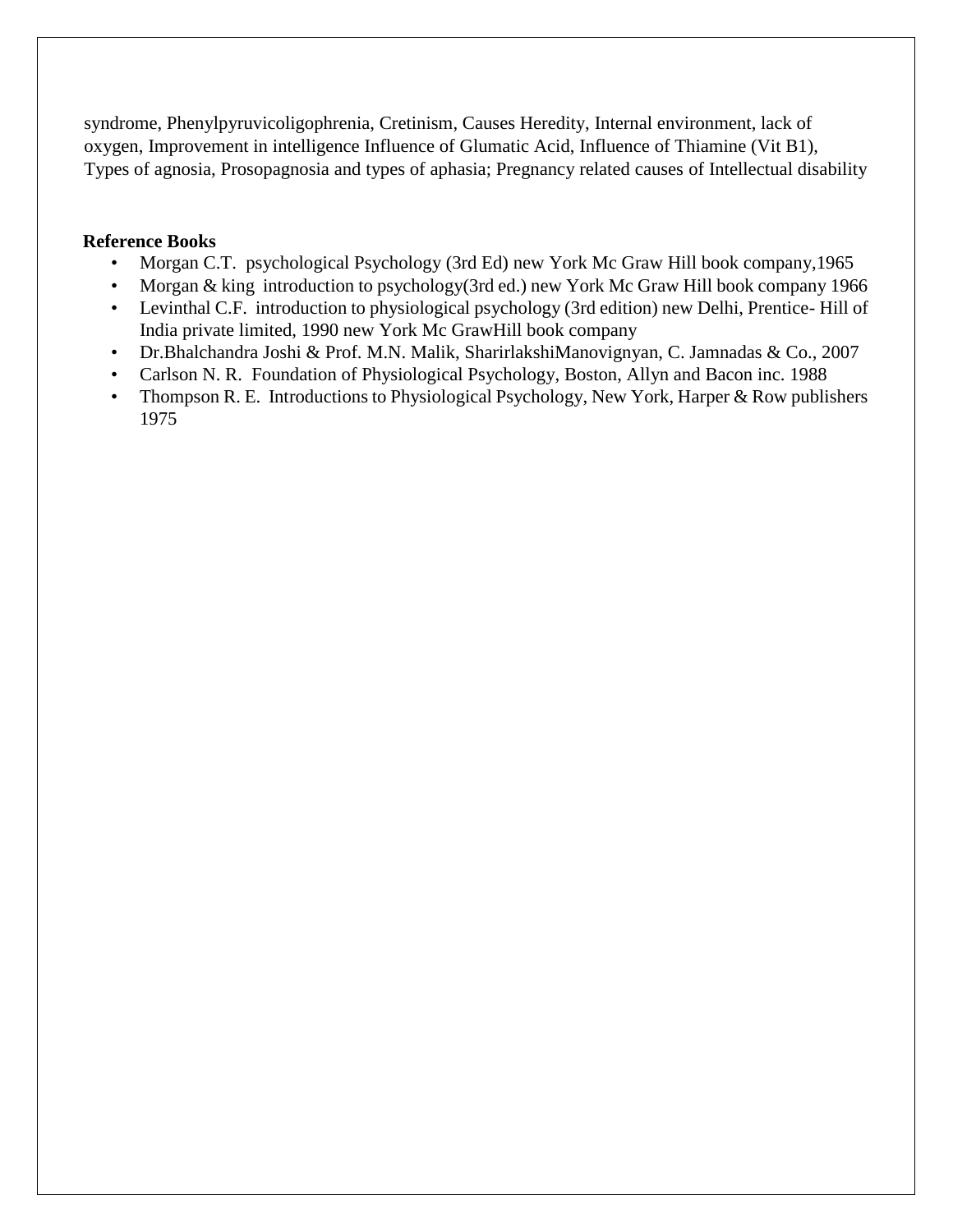**Semester-V Course Code Core PS-5501 Course name: Research Methods in Psychology No. of Credit: 04 Learning Hours: 60hrs**

### **Course Outcomes**

- To acquaint the students with the basic concepts related to research methodology.
- To provide students with a scientific perspective while studying psychology as a subject.
- To make students aware about the various scientific tools/methods that are used to conduct research.
- To develop understanding of the basic framework of research process.
- To analyse and evaluate important research terms, concepts and techniques.

### **Unit – I Science & Social Research**

- 1. What is Research? Meaning ofResearch (Differencebetween common sense & research)
- 2. Objectives of research.
- 3. Types of research
- 4. Criteria of good research.
- 5. Function of Research Observe the same occurance. Research work free of Prejudices & Biases Verification of Past Research Work
- 6. Major Steps in Research Formulation of the Problem- Forming of hypothesis, Explain the Variables, Pilot Study,Reference reading

## **Unit – II Research Problem &Hypotheses.**

- 1. Meaning & definition of research problem
- 2. Difference between Subject Matter & Research Problem
- 3. Sources of Research Problem
	- Research worker's area of Study Interest & Competency of Research Work Previous Research Work Research Abstracts Research Journal Relevant Books Expert's Suggestions Present Needs of the People Neglected Areas
- 4. Feasibility of the Research Programme The Area of The Research Problem Time Required For Research Work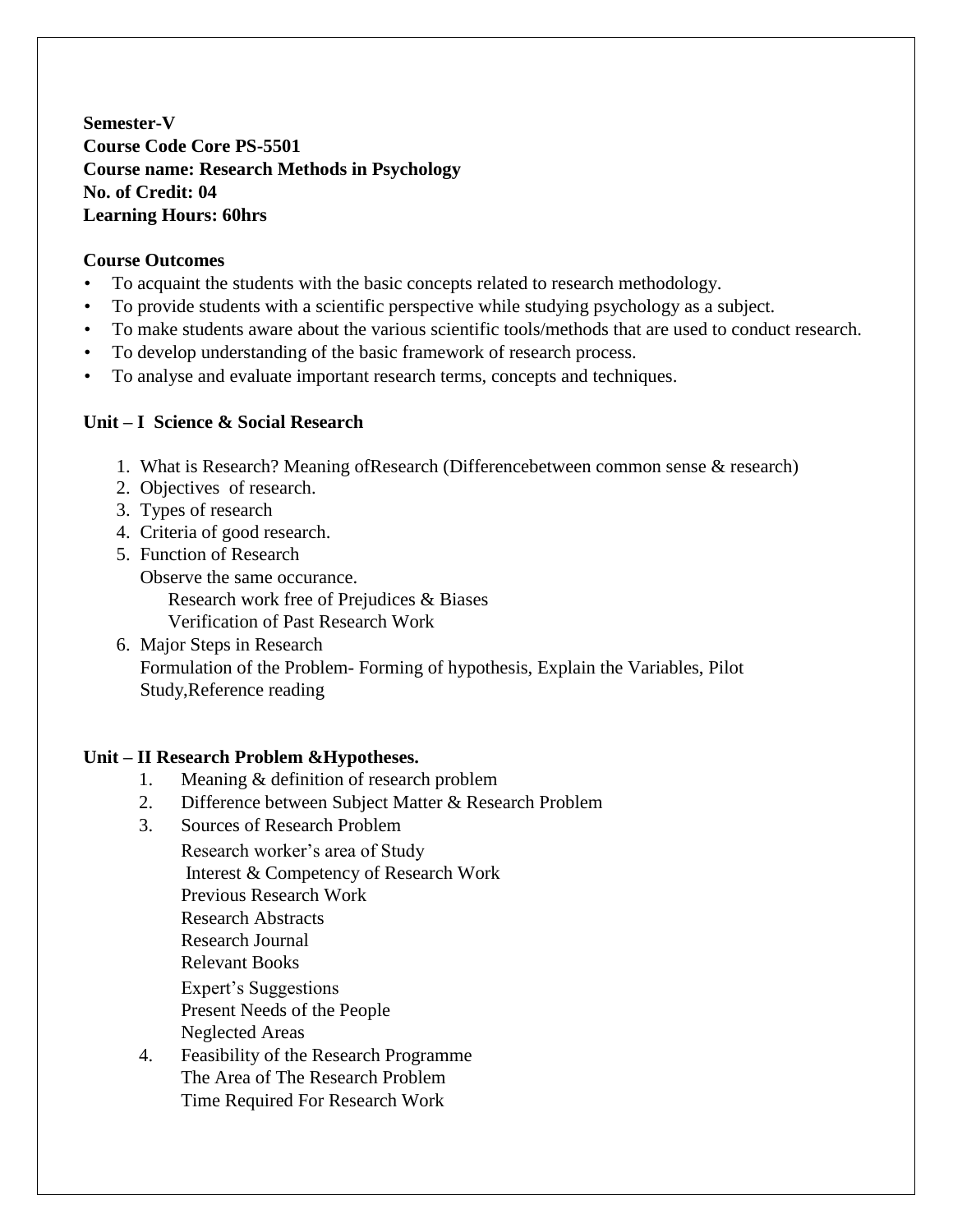Budget Required For Research Work Co-operation of Different People Is Required For Research Work Choosing the Correct Subjects Acquiring the right instruments for study  $\&$  its maintenance Try to prevent anticipated problem Readiness to accept the state of your research work

## 5. Hypotheses.

Meaning/Definition Sources of Hypotheses General Culture Cultural Value Popular Beliefs Social Change Science Analogy Personal Experience of the Scientist

6. Types of Hypotheses Empirical hypothesis Normal hypothesis Complex hypothesis null hypothesis/Zero hypothesis Alternative hypothesis

## **Unit – III Principles In Sampling**

- 1. Some Basic Definitions & Concepts Population Subpopulation Census Sample Margin of error & probability Parameter & Statistic
- 2. Non Probability Sampling Method Accidental Sample Quota Sample Purposive Sample
- 3. Probability Sampling Method Simple Random Sample Stratified Random Sample Cluster Sample

#### **Unit – IV Steps of Research Proposal**

- 1. Construction of Research proposal
- 2. Introduction of research
- 3. Literature reviews
- 4. Methodology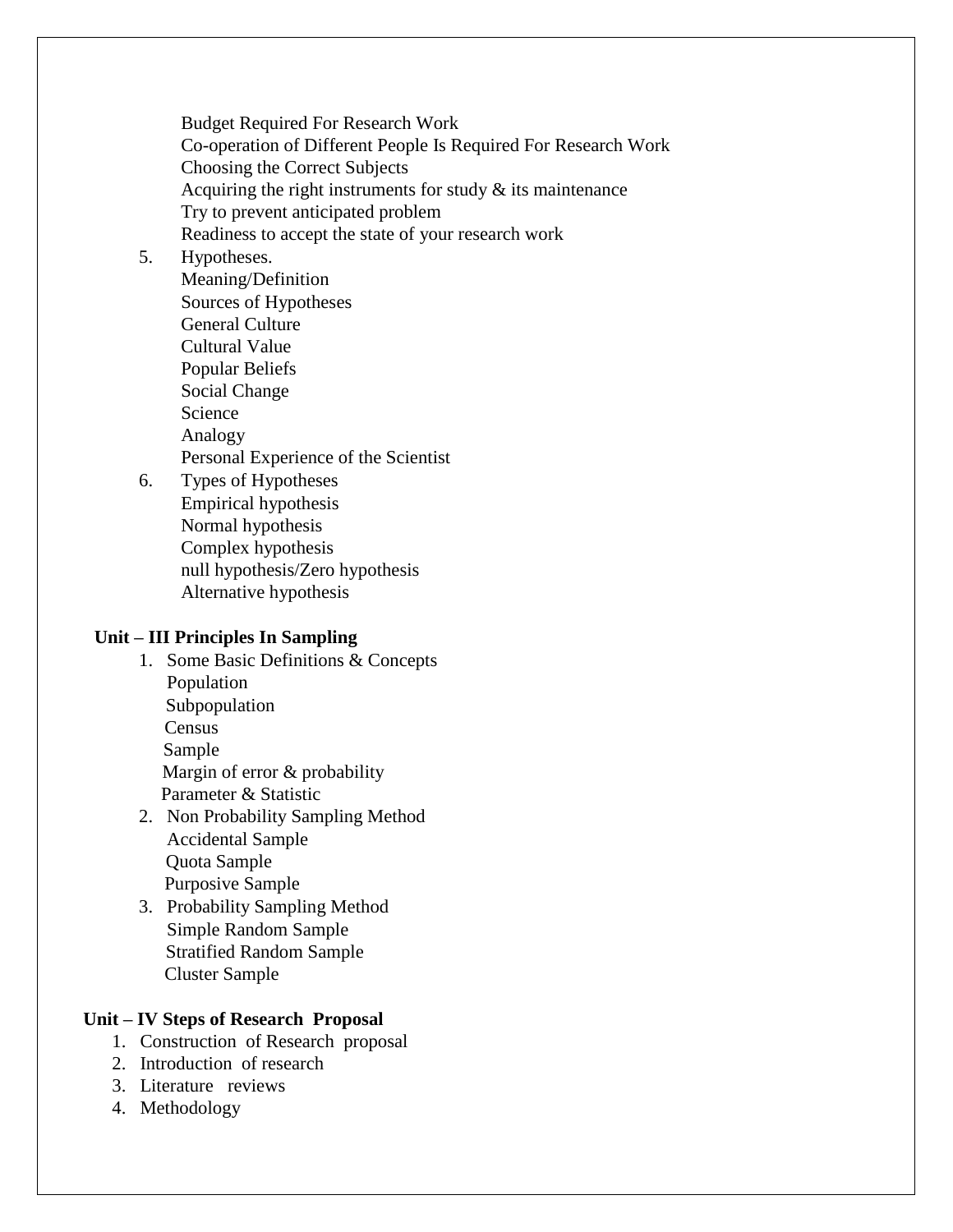- 5. Implication
- 6. Abstract.

## **Reference Books**

- Selltiz C. Jahoda, Deatch M. and Cook S. W. Research methods in behavioural Science. New York, 1953.
- Festinger and Katz D. Research methods in behavioral Sciences., Holt, Rinchart and Winstone, New York.
- Kerlinger F. N. (2000). "Foundation of behavioral research". Fifth edition-(Surjeet Publication, Delhi).
- Goode & Hatt(1952). 'Methods in Social Research' international student edition, Mc Graw Hill Book Company, INC
- Kothari C. R. (1990) Research Methodology. IInd edition, Wishwa Prakashan, New Delhi.
- Anna anastach-"Psychological Testing" Mac Millan Co. Ltd., London, 6<sup>th</sup> edition.
- B.F. Anderson-"Experimental Psychology".
- George Zimmy-"Experimental Psychology".
- Moser C. A.-"Survey methods in Social Investigation". Hei Neman, London, 1967.
- Research methods in Psychology Sixth Edition. David G. ELMES, BARRY H. KANTOWITZ, HENRY L. ROEDIGER III. Brooks/Cole Publishing Company I (R) P An International Thomson Publishing Company.
- How to Research IInd edition. Loraine Blaxter, Christina Hughes, Malcolm Tight. Viva Books Private Limited (1997) New Delhi, Mumbai, Chennai, Kolkata.
- Research Methods in Psychology IV Edtion. John J. Shaughnessy. Eugene B. McGrew Hill Co., Zechmeister.

# **Gujarati Reference Books**

- Manovignan nu paddhati shastr, C.Jamnadas Company 1976-77, Chapter 8,9
- Sansodhan ni paddhatio, C.Jamnadas Company 1999-2000
- Sansodhan paddhati (vartnik vignano ma), Prof. Dr. B.D.Dhila, Axar Publication, March  $-2013$
- Manovignanik Sansodhan na Mulbhoot Khyalo ane prakriya, Dr. Ashwin Jansari, Akshar publication,2012.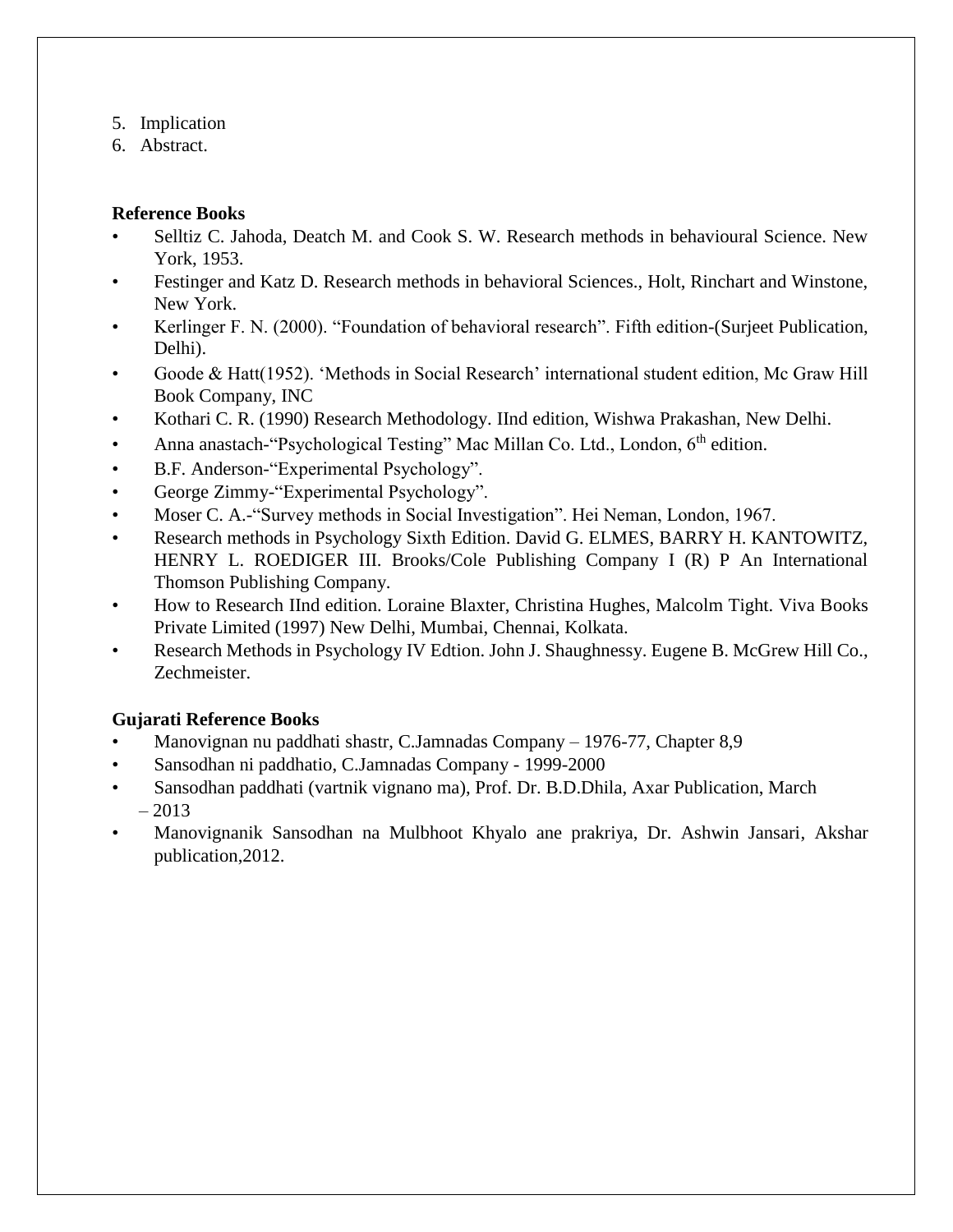**Semester-V Course Code: PS-5502 Course name: Statistics and Measurement No. of Credit: 04 Learning Hours:60hrs**

#### **Course Outcomes**

- Students become familiar with the basic concepts of statistics
- Students get the knowledge about the statistical methods, its importance and application
- Familiarize students of application of statistics in research

#### **Unit – I Statistics and Measurement**

- 1. Meaning of Score
	- Continuous and Discrete series
	- ` Approximate value and rounding off
	- Need for statistics in psychology
- 2. Frequency Distribution

Constructing frequency – table Mid-point and mid-value Class, class-limit & class - interval

3. Methods of Graphical-presentations

Histogram Frequency curve Polygon Cumulative frequency curve

#### **Unit – II Measures of central-tendency**

- 1. Mean Median Mode
- 2. Spearman co relation.
- 3. t-test

#### **Unit – III** 1. Deciles

- 2. Quartiles
- 3. Percentiles
- 4. Percentile Rank

#### **Unit – IV Deviation**

- 1. Average Deviation
- 2. Standard Deviation
- 3. Quartile Deviation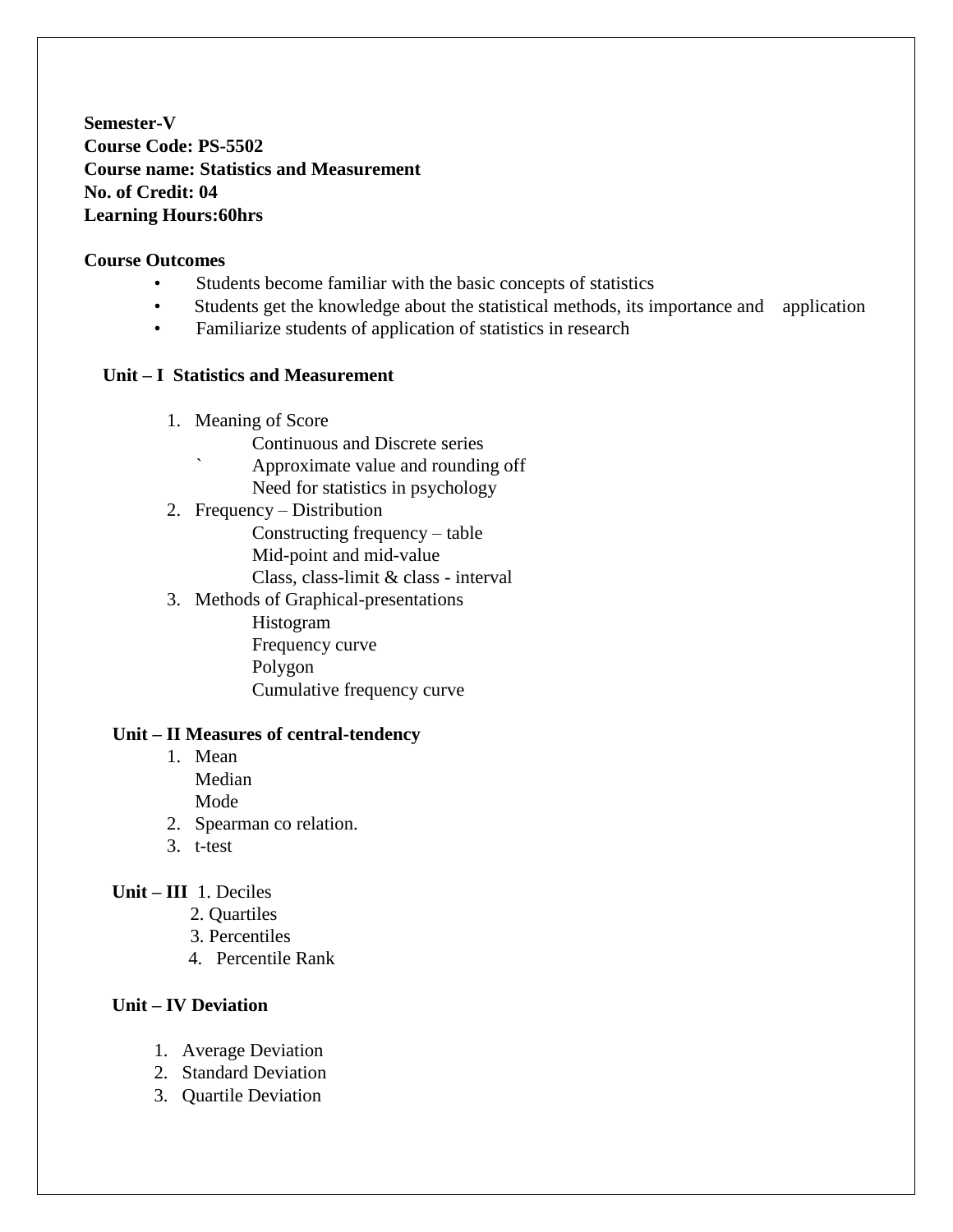- 1. "Elementary Statistics"; Garret H.E.
- 2. "Statistics in psychology and Education"; Garrett H.E. and R.S.Woodworth; "{Lkkurð¿kkLkLkkt «Þkuøkku yLku yktfzkþkMºk" Mke. s{LkkËkMk fkwt.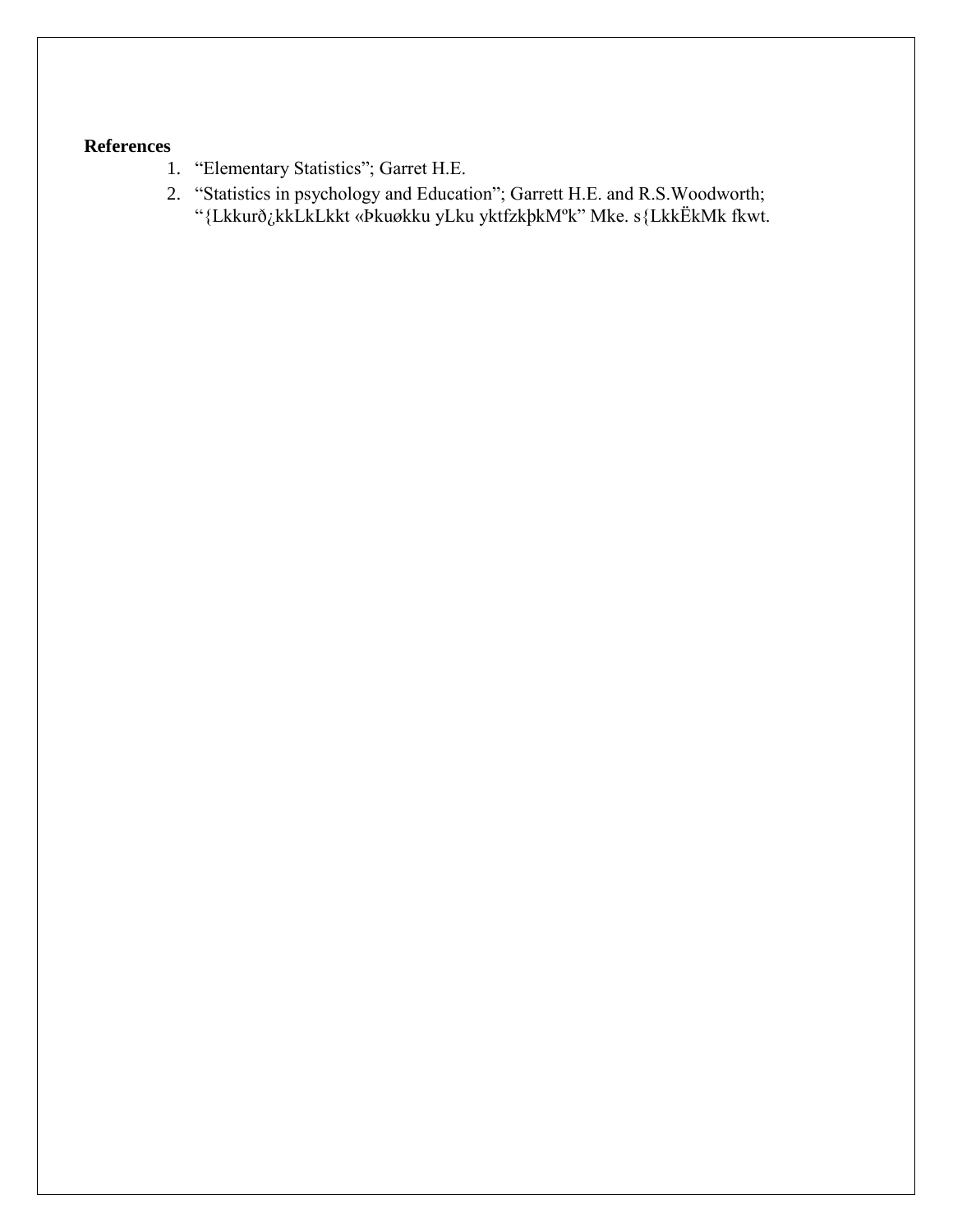**Semester-5 Course Code: PS-5503 Course name: Psychology in Industrial Organization No. of Credit: 04 Learning Hours: 60hrs**

### **Course Outcomes**

- (1) To familiarize students with the basic concepts of industrial psychology
- (2) To develop a better perspective towards the new area & field
- (3) To show student the scope of industrial psychology

### $Unit - I$

- Industrial Psychology An Introduction
	- 1. Introduction to subject matter
	- 2. Meaning & Definition
	- 3. Nature
	- 4. Psychology applied to Industrial Problems
	- 5. Importance of industrial psychology
	- 6. As a profession
- $\bullet$  Job Analysis
	- 1. Meaning & Definitions of job-analysis
	- 2. Uses of job-analysis
	- 3. Sources of information
		- Primary information **Observation Interviews** Questionnaire Self-experience Critical-incidents

## **Unit – II**

- Evaluations Techniques
	- 1. Introduction
	- 2. Applications forms
	- 3. Employment interviews
- Psychological Testing
	- 1. An overview of Testing-programme
	- 2. Administering psychological tests
	- 3. Types of tests

Cognitive Ability Tests Interest Tests Aptitude Tests (Minnesota Test) Motor Tests

## **Unit – III Human Engineering in Psychology.**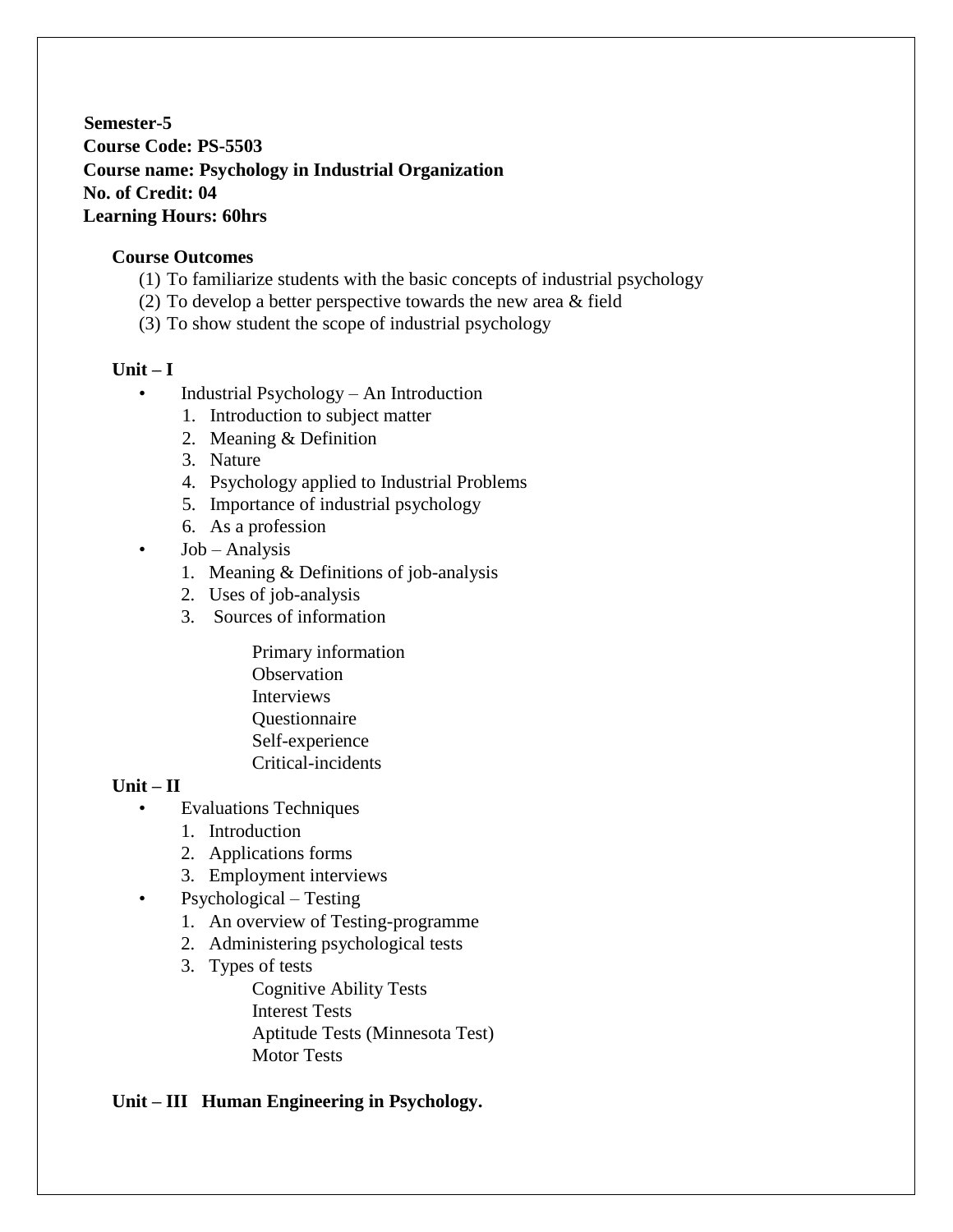- 1. Engineering psychology
- 2. Artistry and Scope of engineering psychology
- 3. Time-Motion studies
- 4. Workplace design

### **Unit – IV**

- Fatigue
	- 1. Nature and meaning of fatigue
	- 2. Measurement of fatigue
	- 3. Alleviation of fatigue
- Boredom
	- 1. Meaning and Nature
	- 2. Personal characteristics of boredom
	- 3. Alleviation of boredom

- Siegal and Lane; "Psychology in industrial organisation"; D.B.Taraporwala & Co., Bombay
- Sehultz D and Schlutz S; (2002) "Psychology and Work Today". Pearson Education; (First Indian Reprint, 2004), New Delhi
- Uma Warrier; "Organizational Psychology"; Himalaya Publishing House; Mumbai Delhi. Viral Publication
- Mke.s{LkkËkMk fkwt.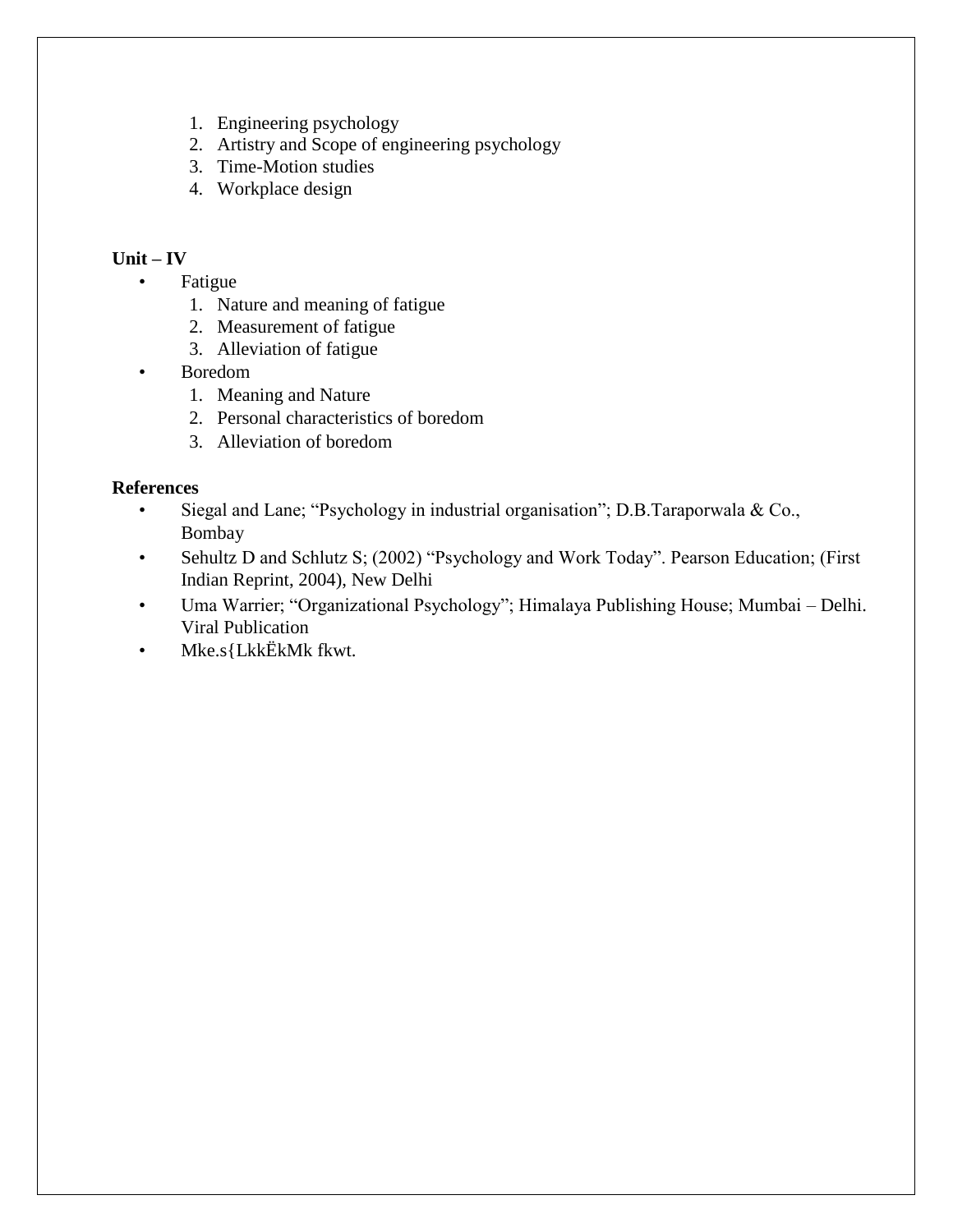**Semester-5 Course Code: PS-5504 Course name: Experimental Theory in Psychology No. of Credit: 04 Learning Hours: 60hrs**

## **Course Outcomes**

- To acquaint the students with the basic concepts experimental psychology.
- To develop a deeper understanding of the various scientific principles in the area of psychophysics.
- To provide a more deeper understanding of the various learning processes that occur in our day to day life in a scientific manner.

## **Unit – I Experimental Method An Introduction**

1. Meaning and Types of Experiments. Definitions & Explanation

> Types of Experiments Exploratory experiments Verificatory experiments

2. Meaning and Types of Variables

Definitions & Explanation

Types of Variables. (Classification according to D'Amalto) Independent Variable

Experimental Variables

'E' Type & 'S' Type

Relevant Variables

Environmental Variables

Instrumental/Apparatus Variables

Sequence/Order Variables

Experimenter Variable

Subject Variables

Inter – Subject Variable

Intra – Subject Variable

Dependent Variable Other classifications of Variables Graphical Presentation of Variables

# 3. Forms of Behaviour Studied In Experimental Psychology

Specific muscular movements of organisms

Mental processes

Social Processing (Interaction of the individual in a social environment)

Description of individual's experiences.

# 4. Advantages and Limitations of The Experimental method

Advantages Experts can be replicated Results can be verified by others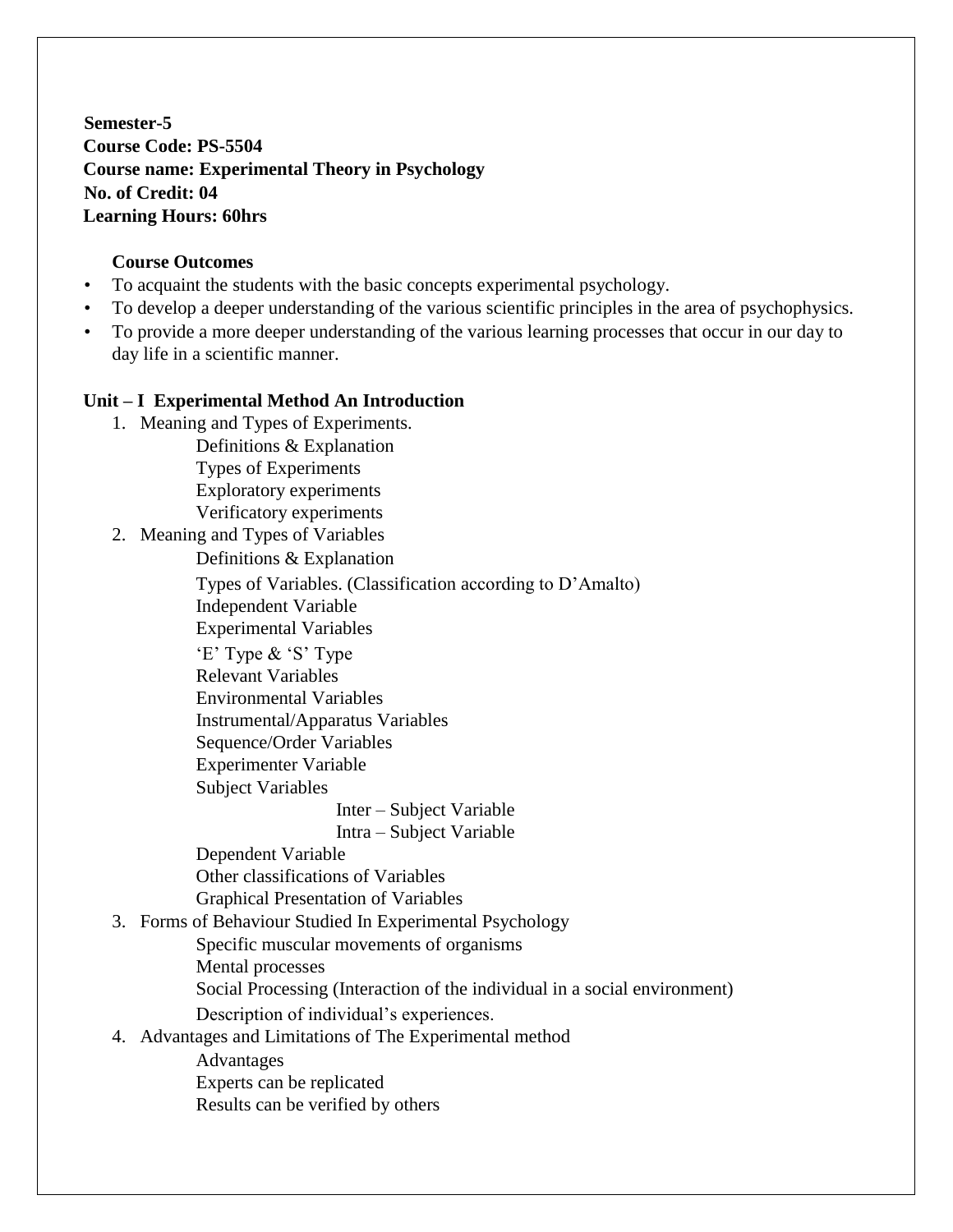One does not have to wait One need not hurry Quantitative effects can be measured True effect can be studied

Limitations Problem in seeking co-operation of the Subject Not possible to conduct certain experiments It is an artificial situation Awareness of the objective or purpose of the experiment Lack of control

#### **Unit – II Control in Experiment**

- 1. Introduction
- 2. Experimental Design
	- Meaning of Experimental design and explanation
	- Types of Experimental Design
	- Single Group design
	- "Before After" technique
	- "Separate Group" design
	- "Before After" technique
	- "Only After" technique
- 3. Experimental Errors
	- Meaning of experimental error and explanation Types of experimental errors Random error
	- Constant error

### 4. Techniques of Control

Single Blind &Double Blind Technique

- Matching Technique
- Randomization Technique
- Counterbalancing Technique
- Partial Counterbalance
- Complete Counterbalance

#### **Unit – III Psychophysics - Introduction**

- 1. Introduction and Meaning of Psychophysics Explanation of definitions
- 2. Basic Problems of Psychophysics Detection of minimal stimuli Detection of minimum stimulus difference Judgement of relations among stimuli
- 3. Basic Concepts of Psychophysics Sensitivity - Absolute Sensitivity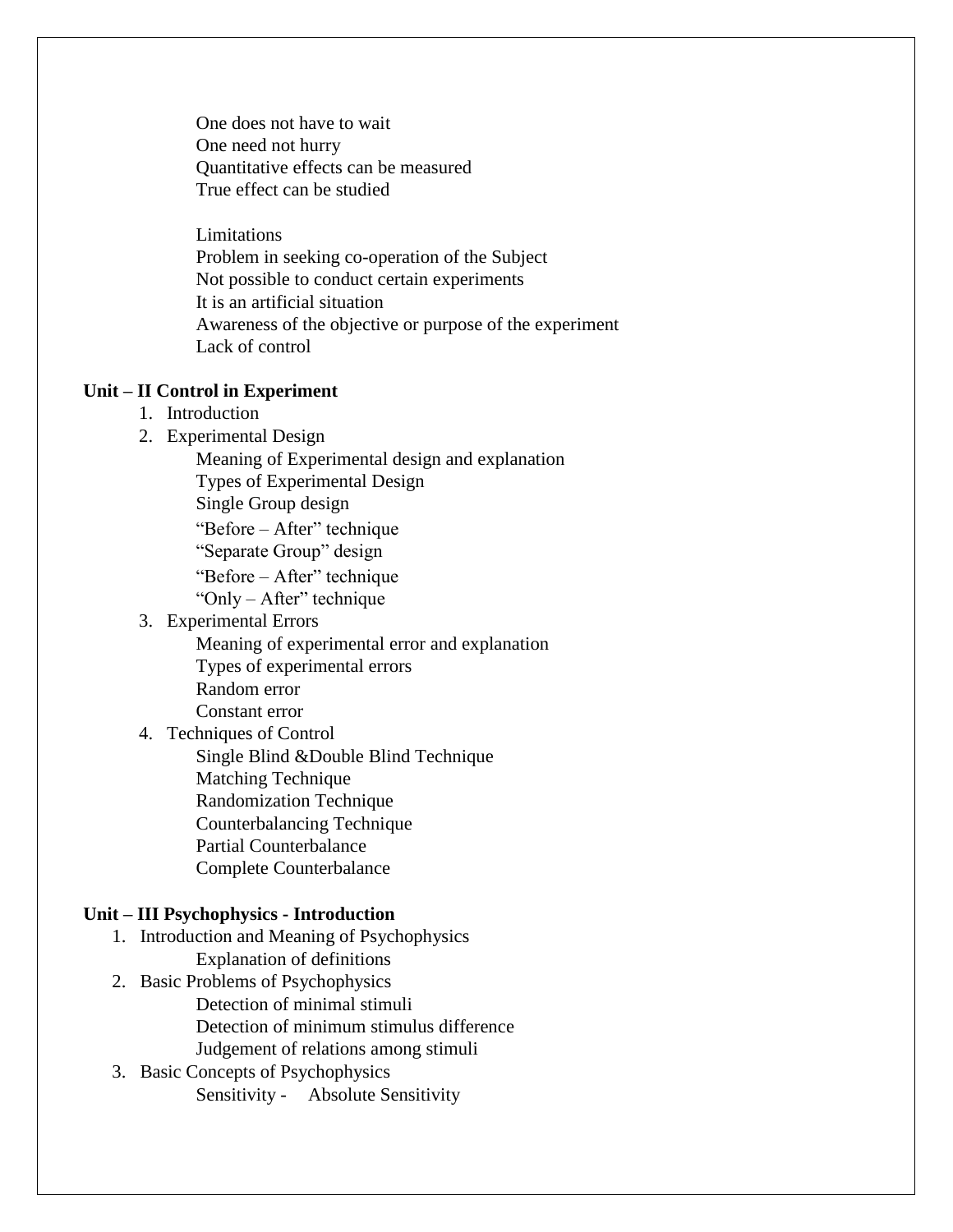Differential Sensitivity Threshold Absolute threshold

Differential threshold

### Point of Subjective Equality

- 4. Types of Measurement Scale
	- Nominal Scale Explanation, Illustrations
	- Ordinal Scale Explanation, Illustrations
	- Interval Scale Explanation, Illustrations
	- Ratio Scale Explanation, Illustrations

#### **Unit – IV Methods of Psychophysics**

- 1. Methods of Minimal Changes
	- Basic Procedure To Determine Absolute Threshold-Explanation, illustration, errors - error of habituation, error of expectation Basic Procedure To Determine Differential Threshold
	- Explanation, illustration, calculations
- 2. Method of Constant Stimulus
	- Basic Procedure To Determine Absolute Threshold-
	- Explanation, illustration, calculations
	- Basic Procedure To Determine Differential Threshold-
	- Explanation, illustration, calculations
- 3. Method of Average Error
	- Explanation, PSE Muller-Lyre experiment, movement error, space error

## 4. Method of Ranking

- Criteria for using ranking method
- Advantages of the ranking method over rating scale
- Instructions given to subjects for judging
- Presentation of stimulus items
- Distribution of ranks (interpretation of data)

## 5. Method of Pair Comparison

- Criteria for using pair comparison
- Illustration, Administrative Procedures, Presentation of Stimulus, Space error, time error Unit – IV Methods of Psychophysics

## **Reference Books**

- Postman and Egan Experimental Psychology-An Introduction. Harper & Row, New York.
- Woodworth and Schlosberg. Experimental Psychology (Revised) Oxford & IBH Publishing Co., New Delhi.
- Borton Andrews. Experimental Psychology Wiley Eastern Pvt. Ltd., New Delhi.
- Morgan and King. Introduction to Psychology (4th ed.) McGrew Hill Book Co. New York.
- Experimental Psychology, C.Jamnadas Company 1999-2000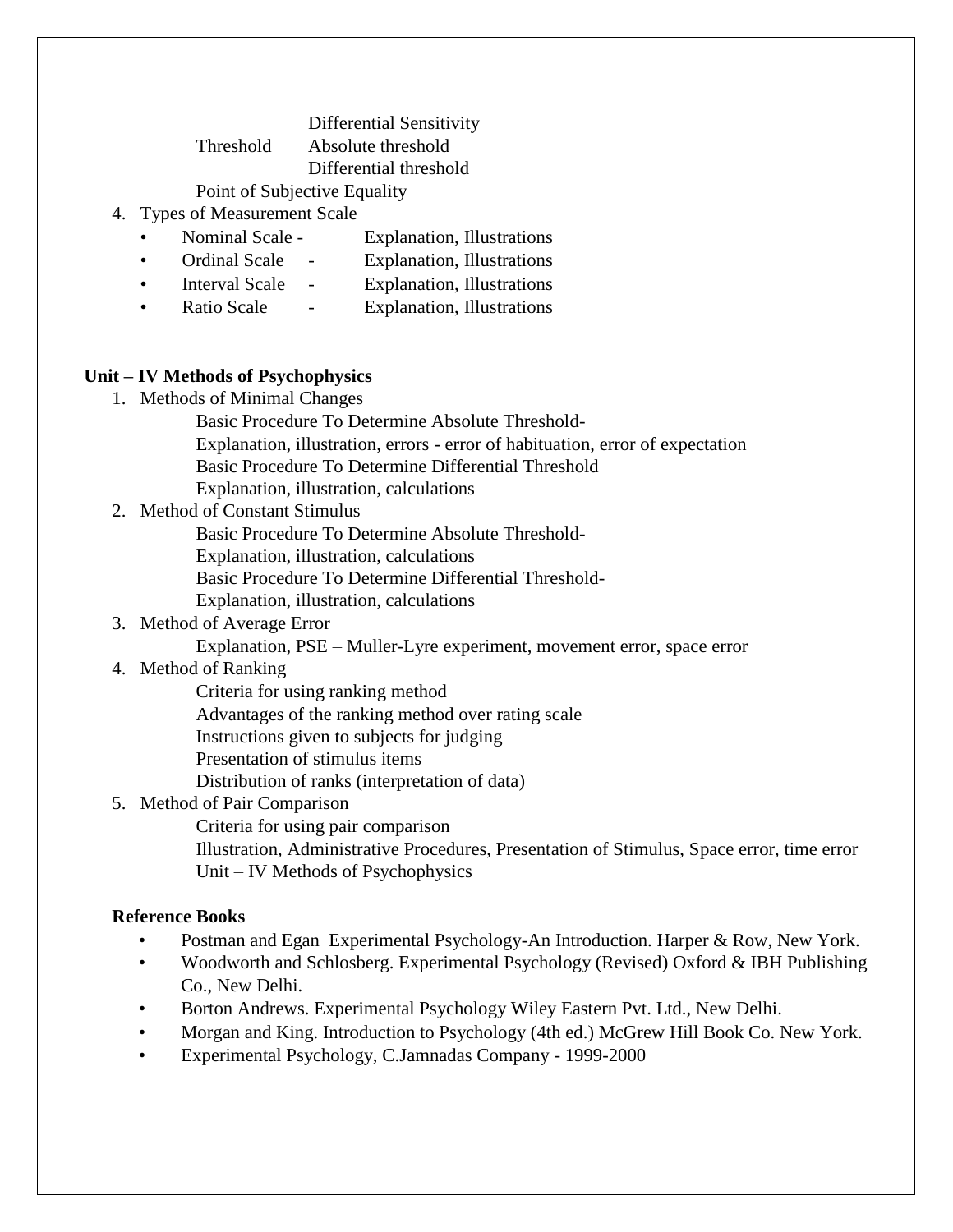**Semester-5 Course Code: PS-5505 Course name: Counselling Psychology No. of Credit: 04 Learning Hours: 60hrs**

### **Course Outcomes**

- To gain knowledge of the basic concept of counselling psychology
- To familiarize students with a new branch  $\&$  field, scope of counselling psychology
- To show them the importance of counselling applied in different fields
- To gain self-understanding of one's own self.

#### **Unit – I**

- 1. History of Counselling
- 2. What is Counselling?
	- -Meaning
	- Definition
- 3. Characteristics of Counselling
- 4. Types of Counselling
- 5. Goals of Counselling

### **Unit – II Selection and Training**

- 1. Problems of selection
- 2. Factors affecting the training of counsellors
- 3. Code of conduct
- 4. Difference between counselling and psychotherapy

## **Unit – III Counselling – process**

- 1. Meaning of counselling-process
- 2. Steps & stages of counselling-process
- 3. Factors affecting counselling-process
- 4. Physical arrangement of counselling-process

#### **Unit – IV Counselling Approaches & counselling Relationship**

- 1. Philosophical Assumptions
	- Humanistic approach ( Carl Rogers)
	- Psychoanalytic approach ( structure of personality)
	- Cognitive Behavioural approach
- 2. Meaning of counselling relationship
	- 3. Types of counselling relationship
	- 4. Dimensions of counselling relationship
	- Uniqueness commonality
	- Objectivity subjectivity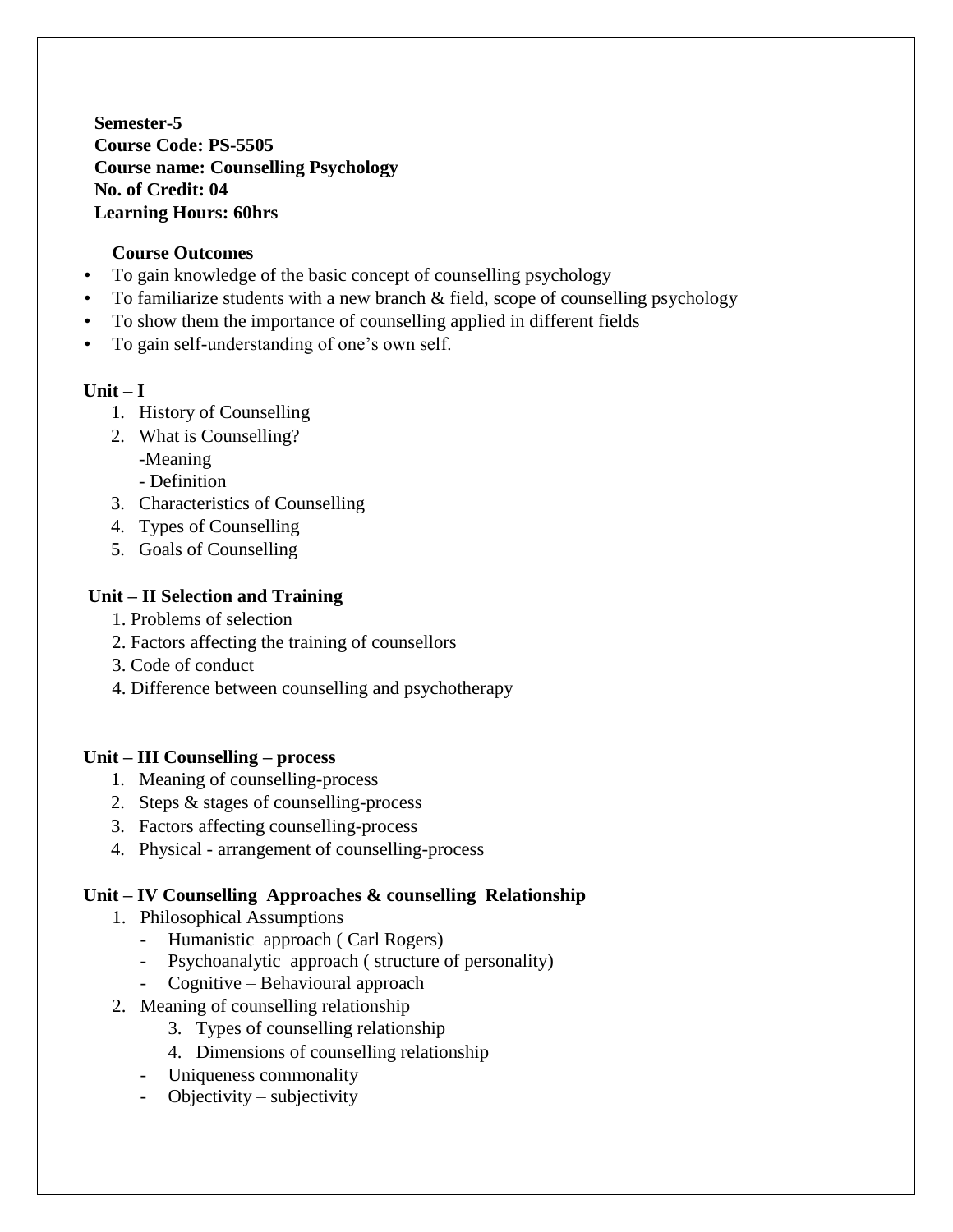- Cognitive connative
- Responsibility balance

## **References:**

- 1. Rao Narayan S. (1981) "Counselling Psychology" New Delhi. Tata HcBraw Hill publishing Co.
- 2. Rosiya Carney, Routledge (1993) "Counselling in General Pracha", New Fetter Land, London.
- 3. zkì. Ãkxu÷ Mkku{k¼kE xe; (19Ãk0) "Mk÷kn {Lkkurð¿kkLk"; ÞwrLkðrMkoxe økútÚk rLk{koý çkkuzo, y{ËkðkË Viral Publication Mke.s{LkkËkMk fkwt.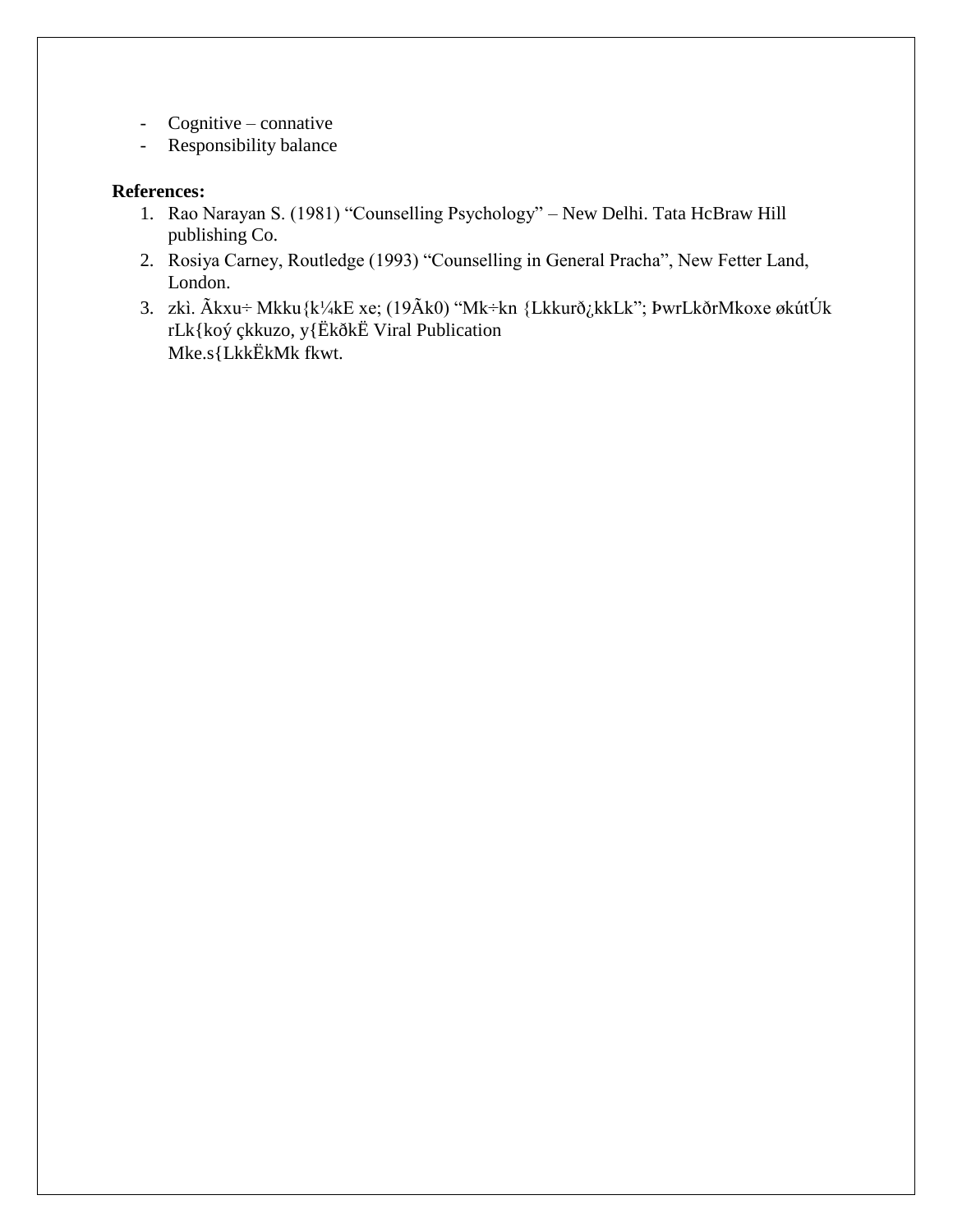**Semester-6 Course Code: PS-6501 Course name: Research Methods in Psychology No. of Credit: 04 Learning Hours: 60hrs**

### **Course Outcomes**

- To acquaint the students with the basic concepts related to research methodology.
- To provide students with a scientific perspective while studying psychology as a subject.
- To make students aware about the various scientific tools/methods that are used to conduct research.
- To develop understanding of the basic framework of research process.
- To analyse and evaluate important research terms, concepts and techniques.

### **Unit – I Observation & Survey Method**

- 1. Observation Methods
	- Meaning / Definition
- 2. Types of Observation
	- Structured V/s Uninstructed Observation
	- Participant V/s Non Participant Observation
	- Quasi-Participant Observation
- 3. Survey Methods
	- Meaning & Nature of Survey
	- Purpose/Aim of Survey
	- Descriptive
	- Explanatory
- 4. Major Problems of Survey Planning
	- Objectives & Resources
	- Coverage
	- Collection of Data
	- Questionnaire
	- Error
	- Field Work
	- Processing & Analysis
	- Documents
	- Timings, Cost & Staffing
- 5. Subject Matter of Survey
	- Demographic Characteristics of a Set of people
	- Their Social environments
	- Their activities
	- Their opinion & attitudes

## **Unit – II Questionnaire Methods**

- 1. Meaning & Nature of Questionnaire
	- Definitions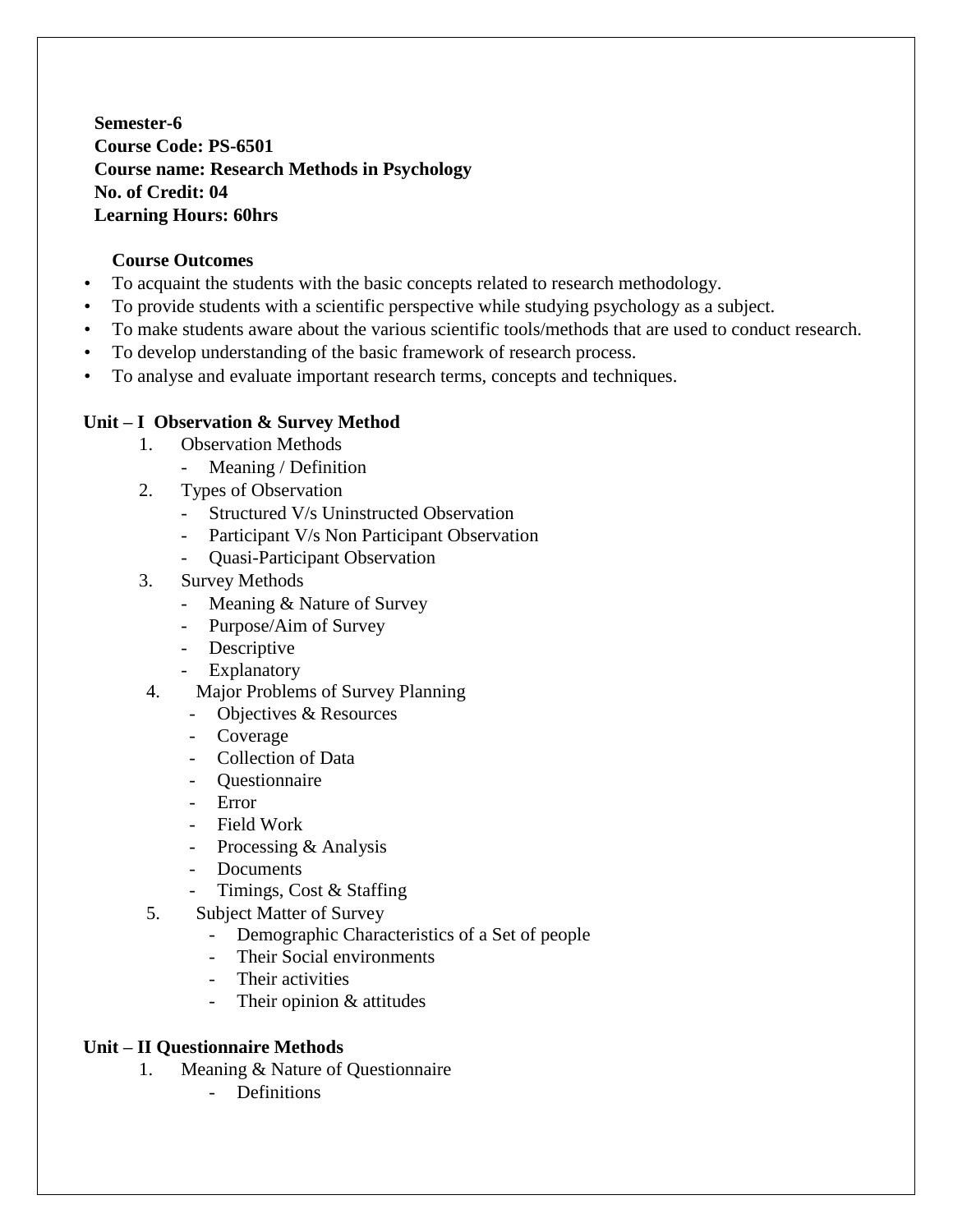- Nature

A List of Predetermined questions Literate subject's responses

Mode of Administration

- Standardized Method
- Based on Statistical Evaluation
- 2. Principles of Questionnaire Method
	- Questionnaire V/s Recording Schedule
	- Layout and Printing
	- Role of Questions and Sub-questions
	- General Principles
	- Define the problem
	- Length and Range of Questionnaire
	- Questions should be Practicable
- 3. Subject Matter of Questions In Questionnaire
	- Factual Questions
	- Opinion Questions
- 4. Formation of Words of the questions in Questionnaire
	- Questions that are insufficiently specific
	- Simple language
	- Ambiguity
	- Vague words
	- Leading questions
	- Presuming questions
	- Hypothetical questions
	- Personalized questions
	- Embarrassing questions
	- Questions on periodic behaviour
	- Questions involving memory
- 5. Order of Questions
- 6. Classification of Questionnaire method.

## **Unit – III Interview Methods**

- 1. Meaning & Nature of Interview/Survey Interview
	- Definitions
	- Nature
		- 1) Face to face interaction
		- 2) Definite purpose
		- 3) It is a question-answer process
		- 4) Social interaction
		- 5) It is a standardized process
	- Three Conditions Necessary For A Successful Interview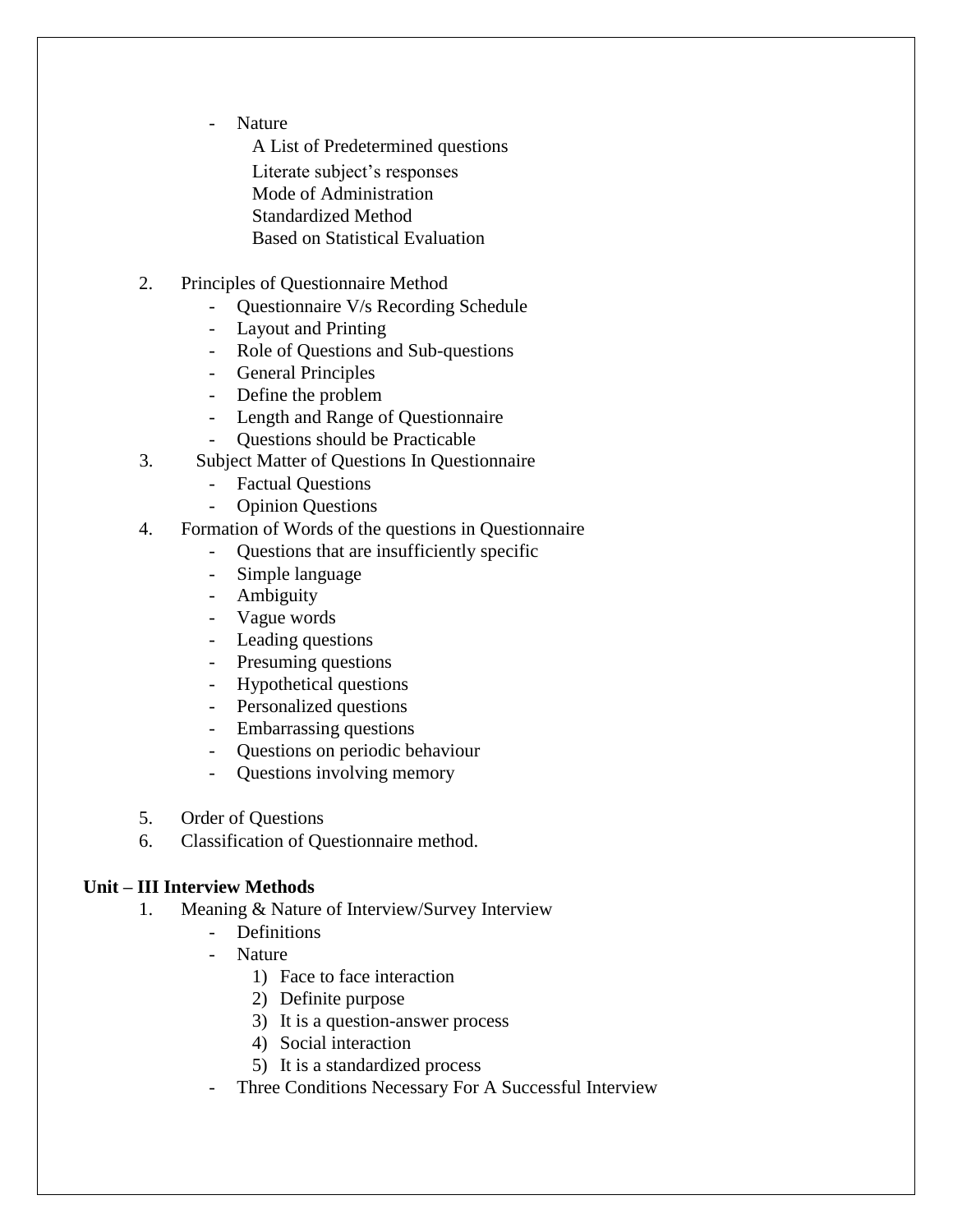- 1) Accessibility
- 2) Cognition
- 3) Motivation
- 2. Types of Interviews
	- Formal Interview (Explanation, Advantages, Limitation)
	- Informal Interview (Explanation, Advantages, Limitation )
- 3. Interviewer's Task
	- Finding The Sample Members
	- Obtaining An Interview
	- Asking Questions
	- Recording the answer
- 4. Selection & Training of The Interviewer
	- Selection
	- **Training**
- 5. Desirable Personal Characteristics of The Interviewer
	- Honesty
	- Interest
	- Accuracy
	- Adaptability
	- Personality & Temperament
	- Intelligence & Education

#### **Unit – IV Psychological Test & Research Report**

- 1. Meaning of Psychological Test
- 2. Characteristics of Good Psychological Test
	- Measurement of Behaviour Sample
		- Standardization Norms
	- Objectivity
	- Reliability
		- 1) Test-Retest Reliability Equivalent Form
		- 2) Split Half Reliability
	- Validity
- 3. Types of Psychological Test
	- Classification By Anne Anastasi
		- 1) General Intelligence Test
			- 2) Test of Special Aptitude
			- 3) Achievement Test
			- 4) Personality Test
	- Classification by Chronbach
		- 1) Test of maximum performance
		- 2) Test of habitual performance
	- Other types of Classification
		- 1) Individual Test and Group Test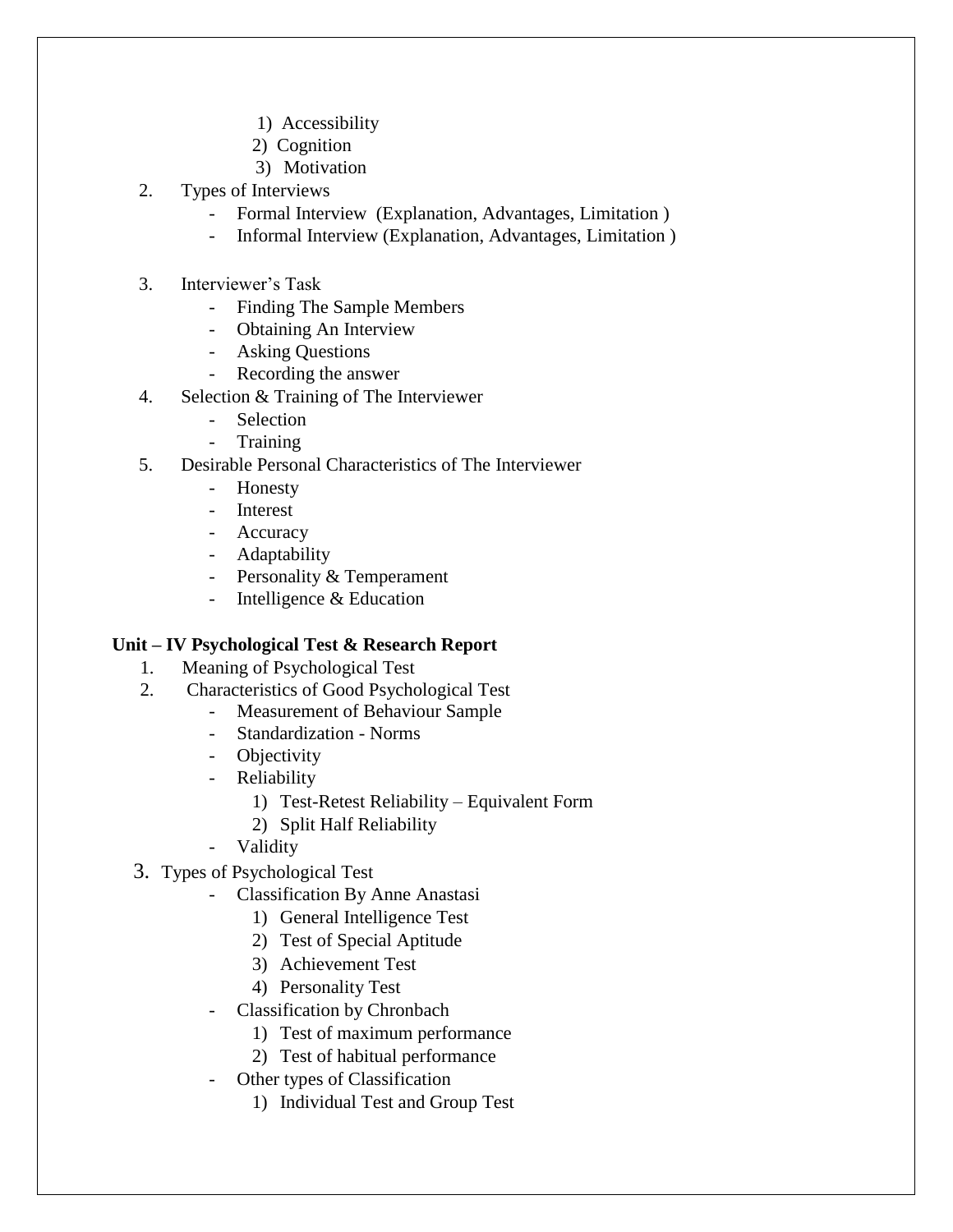- 2) Paper-Pencil Test and Performance Test
- 3) Language Test and Non Language Test
- 4) Speed Test and Power Test
- 4. What A Detailed Research Report Should Contain?
	- 1) Statement of the problem
	- 2) The Research Procedure
	- 3) The Results
	- 4) Implications drawn from the result
	- 5) The Summary

#### **Reference Books**

- 1) Selltiz C. Jahoda, Deatch M. and Cook S. W. Research methods in behavioural Science. New York, 1953.
- 2) Festinger and Katz D. Research methods in behavioral Sciences., Holt, Rinchart and Winstone, New York.
- 3) Kerlinger F. N. (2000). "Foundation of behavioral research". Fifth edition-(Surjeet Publication, Delhi).
- 4) Kothari C. R. (1990) Research Methodology. IInd edition, Wishwa Prakashan, New Delhi.
- 5) Anna anastach-"Psychological Testing" Mac Millan Co. Ltd., London, 6<sup>th</sup> edition.
- 6) B.F. Anderson-"Experimental Psychology".
- 7) George Zimmy-"Experimental Psychology".
- 8) Maser C. A.-"Survey methods in Social Investigation". Hei Neman, London, 1967.
- 9) Research methods in Psychology Sixth Edition. David G. ELMES, BARRY H. KANTOWITZ, HENRY L. ROEDIGER III. Brooks/Cole Publishing Company I (R) P An International Thomson Publishing Company.
- 10) How to Research II<sup>nd</sup> edition. Loraine Blaxter, Christina Hughes, Malcolm Tight. Viva Books Private Limited (1997) New Delhi, Mumbai, Chennai, Kolkata.
- 11) Research Methods in Psychology IV Edtion. John J. Shaughnessy. Eugene B. McGrew Hill Co., Zechmeister.

## **Gujarati Reference Books**

- 1) Manovignan nu paddhati shastr, C.Jamnadas Company 1976-77, Chapter 8,9
- 2) Sansodhan ni paddhatio, C.Jamnadas Company 1999-2000
- 3) Sansodhan paddhati (vartnik vignano ma), Prof. Dr. B.D.Dhila, Aksar Publication, March 2013
- 4) Manovignanik Sansodhan na Mulbhoot Khyalo ane prakriya, Dr. Ashwin Jansari, Akshar publication,2012.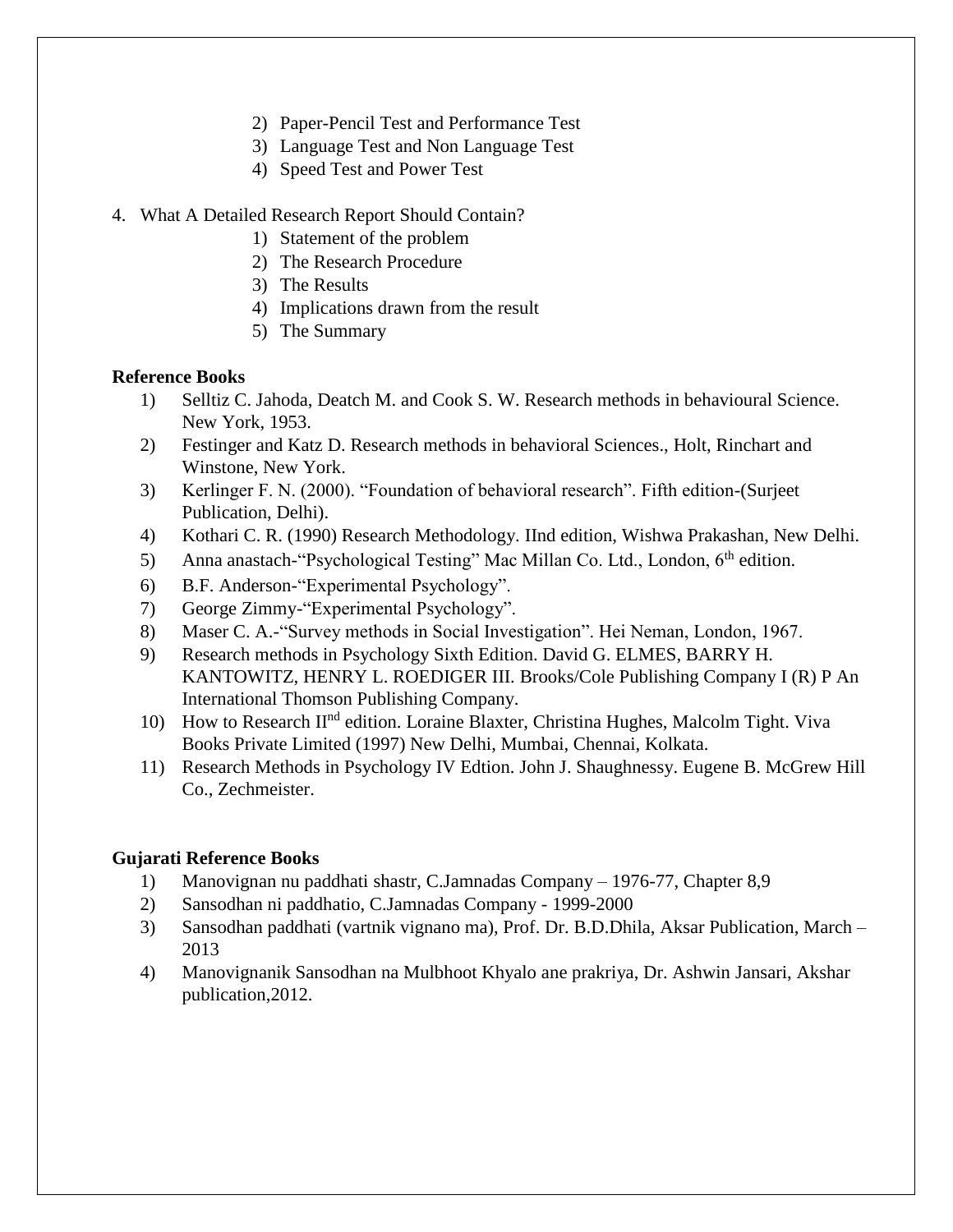**Semester-6 Course Code: PS-6502 Course name: Experimental Practical No. of Credit: 04 Learning Hours 60hrs**

### **Objectives**

- Gain experience of the laboratory environment.
- Get practical knowledge
- Get first-hand experience to perform on human beings
- To understand the applied aspect of psychology
- 1) TS Depression Scale
- 2) Alexander Pass Along Test
- 3) Problem-Solving
- 4) Maze-Learning
- 5) Fluctuation of Attention .
- 6) IIP Aggression Scale
- 7) Method of Ranking and paired comparison
- 8) Letter-Digit Substitution

#### **References**

- "Experimental psychology", Wood Worth and Scholerberg. Oxford & IBH publishing Co. New Delhi.
- Postman and Egan; "Experimental psychology". Harper and Row, New York (Indian Edition)

"«kÞkurøkf {Lkkurð¿kkLk – rMkØktík yLku «ÞkuøkÃkkuÚke" – ÞwrLkðrMkoxe økútÚkrLk{koý çkkuzo, fkLkkðk÷k.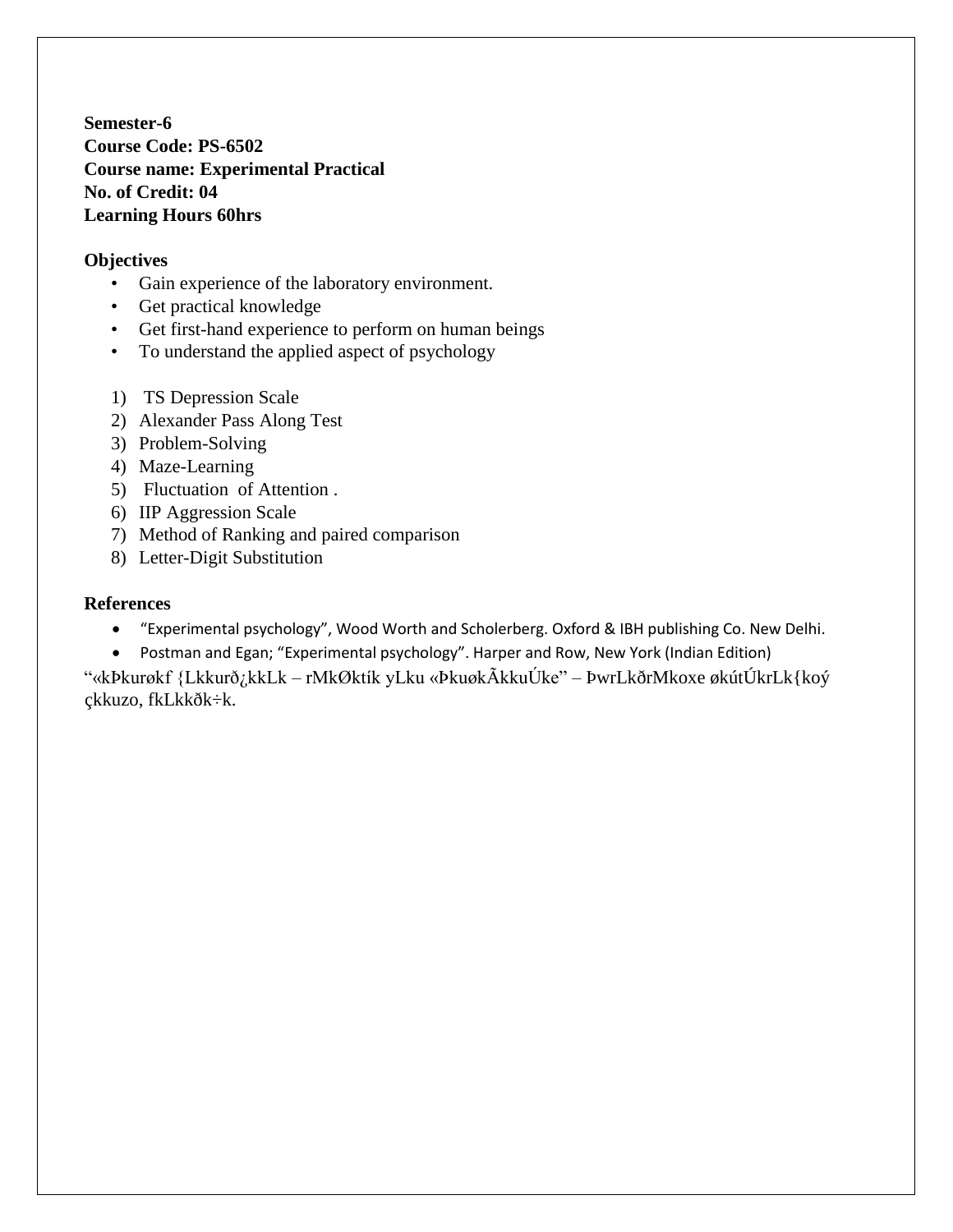**Semester-6 Course Code: PS-6503 Course name: Psychology in Industrial Organization No. of Credit: 04 Learning Hours: 60hrs**

## **Course Outcomes**

- To explain the importance of industrial psychology as a profession
- To familiarize students about its scope
- To develop the new perspective of the basic concepts related to HR, HRD and HRA
- To gain an understanding of the role of a psychologist in HR as a new sub-branch

## **Unit – I**

- Work environment
- 1. Illumination
- 2. Noise
- 3. Effect of Music, temperature and Ventilation
- Safety and accident-control
- 1. Causes of accident
- 2. Accident control

# **Unit – II**

- Motivation
- 1. Meaning of motivation
- 2. Need-Hierarchy theory
- Job-Satisfaction
- 1. Components
- 2. Characteristics of satisfied-worker

# **Unit – III Stress at work-place**

- 1. Causes of stress at the work place
- 2. Effects of stress at the work place
- 3. Treating of stress at the work place

# **Unit – IV Consumer Psychology & Advertisement**

- 1. Scope of consumer psychology
- 2. Types of advertising appeals
- 3. Gender in advertisements
- 4. Effectiveness of advertising campaign
- 5. Advertising on the web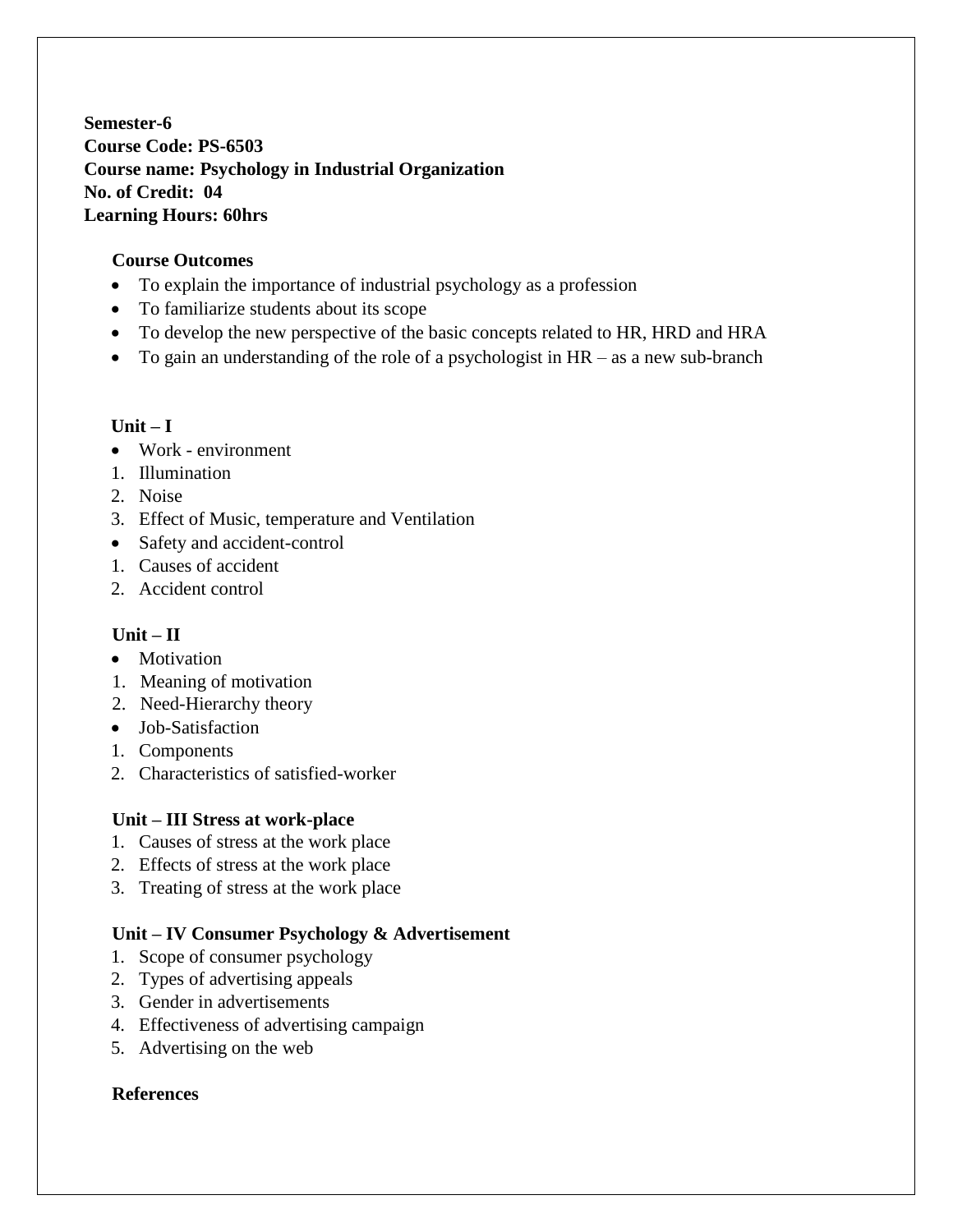- Siegal and Lane; "Psychology in industrial organisation"; D.B.Taraporwala & Co., Bombay
- Sehultz D and Schlutz S; (2002) "Psychology and Work Today". Pearson Education; (First Indian Reprint, 2004), New Delhi
- Uma Warrier; "Organizational Psychology"; Himalaya Publishing House; Mumbai Delhi.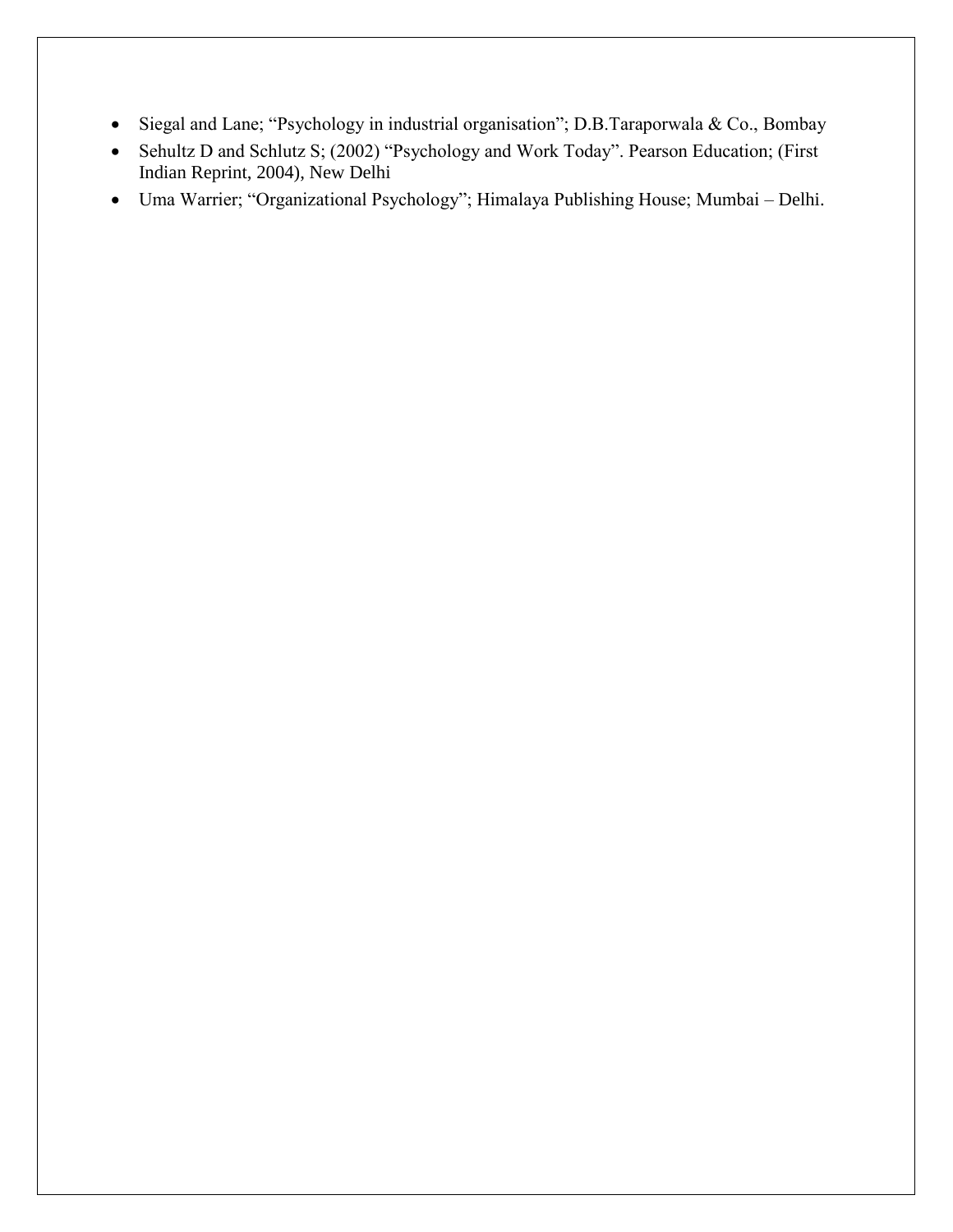**Semester-6 Course Code: PS-6504 Course name: Experimental Theory in Psychology No. of Credit: 04 Learning Hours: 60hrs**

### **Course Outcomes**

- To acquaint the students with the basic concepts experimental psychology.
- To develop a deeper understanding of the various scientific principle in the area of psychophysics.
- To provide a more deeper understanding of the various learning process that occur in our day to day life in a scientific manner.

#### **Unit – I Association**

- (1) Introduction & Meaning of Behaviour
- (2) Concept of Association
	- Definitions
	- LAWS OF ASSOCIATION

Primary Laws-Law of Contiguity - Contiguity of time

Contiguity of Space

 Law of Similarity Law of Contrast

#### (3) Types of Association

- Sensory association
- Motor association
- Types of Verbal association experiments
	- Object word association
	- Word word association
		- Free association

Controlled association – partially controlled, completely controlled Speed of Word – Word association

- (4) Classification of Association Frequency Tables
	- What is a frequency table?
	- How is a frequency table prepared
	- How do we use them?
		- Kent Rosanoff's Frequency Table
		- O'Conner, Woodrow Lowell Frequency Table
	- Content Analysis
	- (4) Jung's clinical application of free association.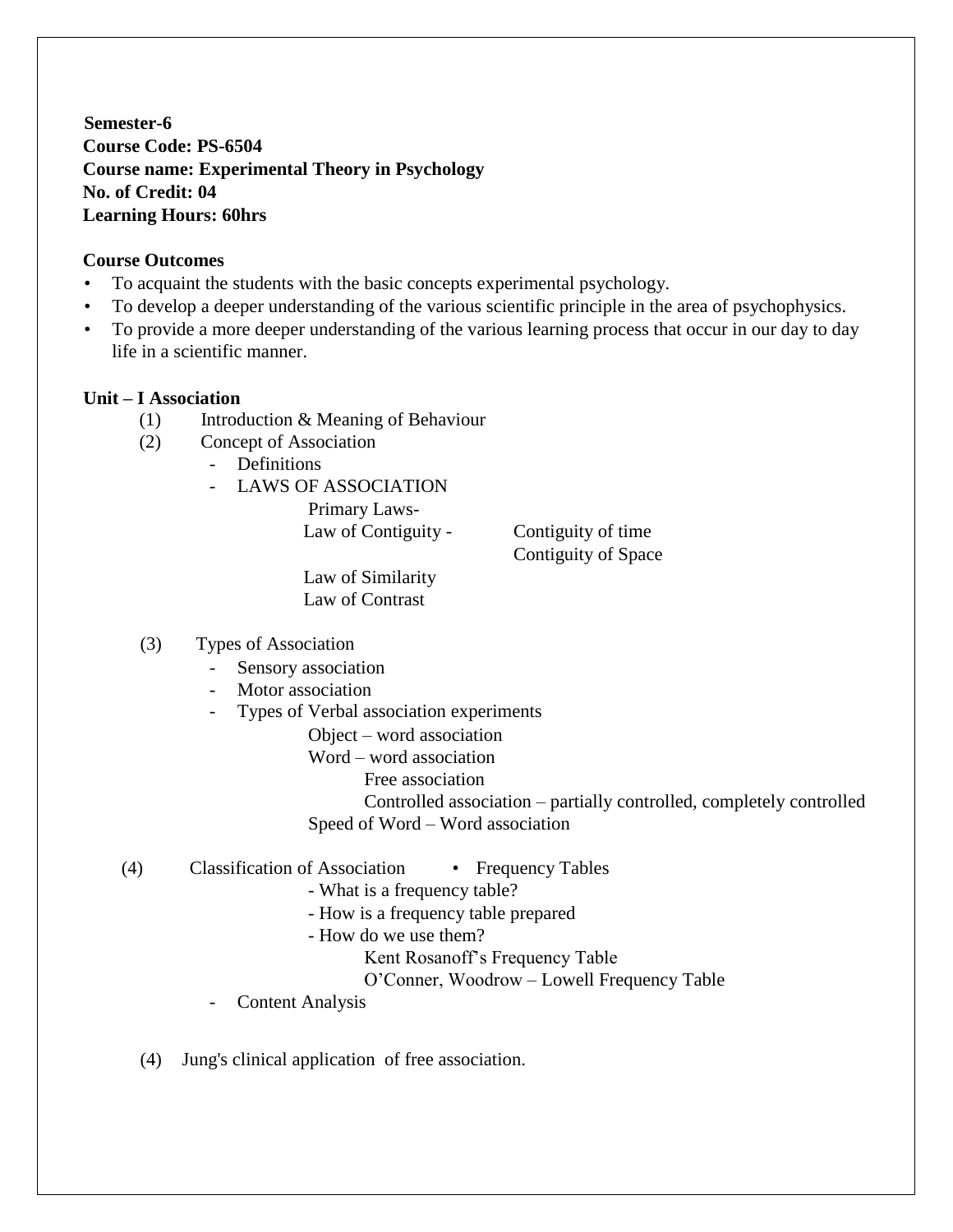#### **Unit – II Methods of presentation of verbal Learning**

- (1) Introduction/ Meaning & definition
- (2) Methods of presentation of verbal learning-material.
	- The method of complete presentation
	- Anticipation method
	- Method of paired associates.
	- Uniform vs random order of presentation
	- Criterion to which learning is carried out
- (3) Types of Problem solving
	- Puzzle vs non puzzle based problem.
- (4) Problem solving strategies.
	- Insight vs trial & error.
- (5) Factors influencing verbal learning. Factors related to the learner Affectivity Interest Mental set Age, gender &IQ
- (6) Factors related to learning material Serial position effect on verbal learning Effects of serial position Intraserial association Remote association

### **Unit – III Factorial Designs & project work.**

- (1) Introduction
- (2) Types of basic factorial designs.
	- One way independent measure
	- One way repeated measure
	- Two way independent measure
	- Two way repeated measure.
	- Two way mixed model designs.

### **Unit – IV Maze learning**

- (1) Introduction
- (2) Type of maze
	- Maze patterns
	- Type of tasks
	- Maze that allows kinaesthetic movement Complete use of vision
- (3) Empirical findings in maze learning
- (4) Knowledge of results in perceptual motor performance
- (5) How is the maze learnt?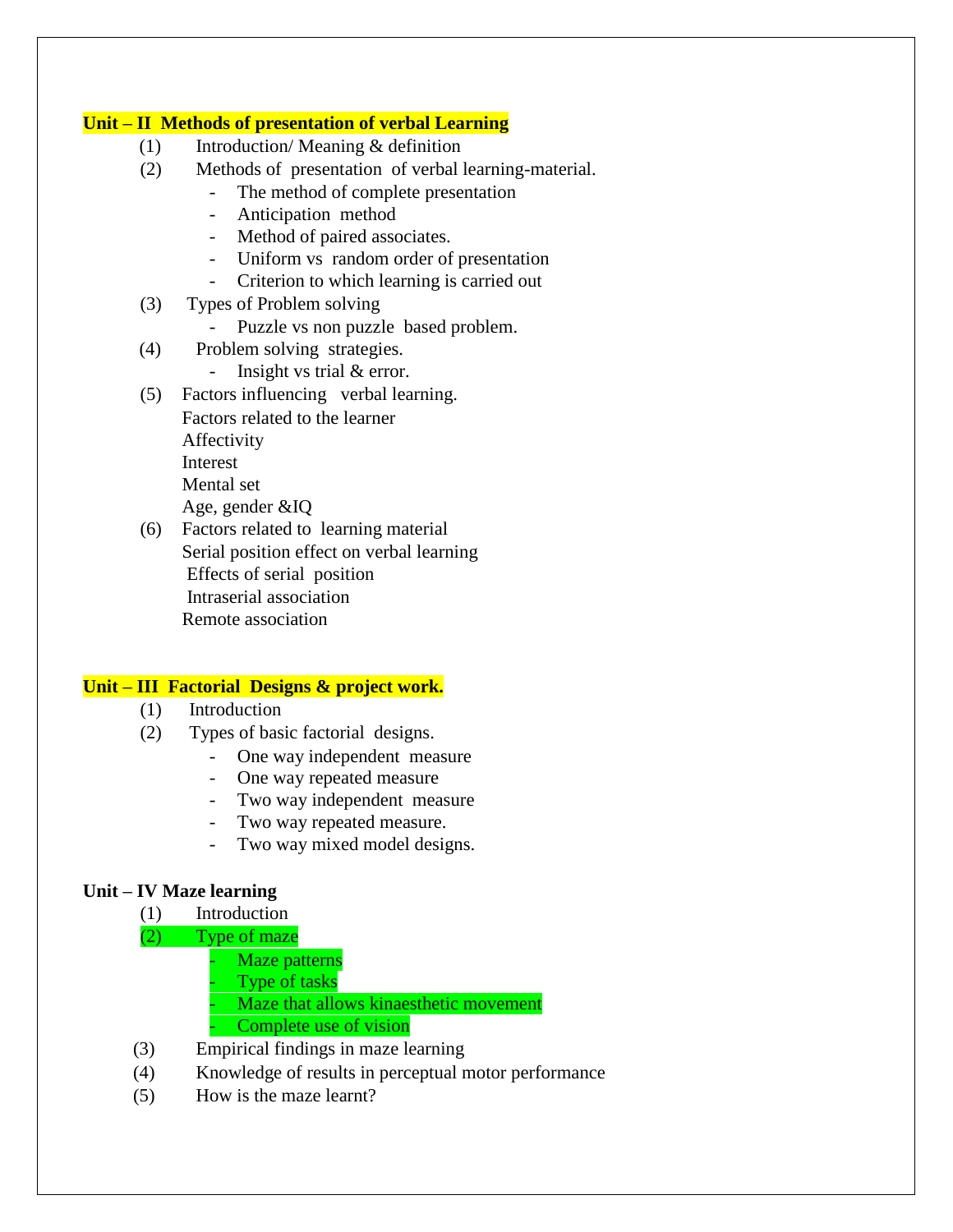## **Reference Books**

- (1) Postman and Egan Experimental Psychology-An Introduction. Harper & Row, New York.
- (2) Woodworth and Schlosberg. Experimental Psychology (Revised) Oxford & IBH Publishing Co., New Delhi.
- (3) Borton Andrews. Experimental Psychology Wiley Eastern Pvt. Ltd., New Delhi.
- (4) Morgan and King. Introduction to Psychology (4th ed.) McGrew Hill Book Co. New York.
- (5) Experimental Psychology, C. Jamnadas Company 1999-2000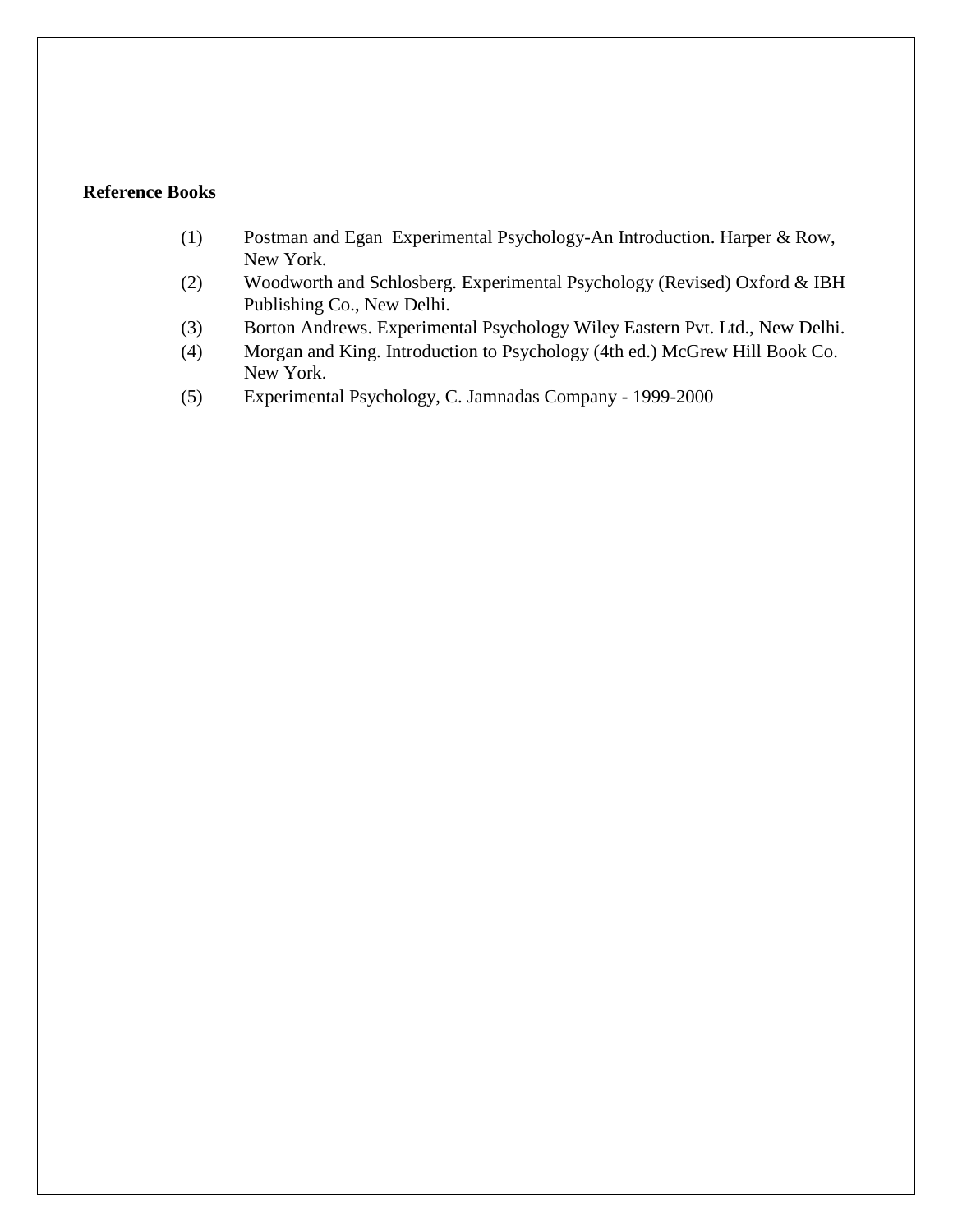**Semester-6 Course Code: PS-6505 Course name: Counselling Psychology No. of Credit: 04 Learning Hours: 60hrs**

### **Objectives**

- Familiarize students with the basic concepts
- Students develop a counselling perspective
- To gain knowledge of the basic techniques of counselling

#### **Unit – I Methods of counselling interview**

- (1) Aims and advantages of counselling-interview
- (2) Beginning of counselling-interview
- (3) Initial counselling interview
	- Goals of counselling interview
	- Steps of counselling interview
	- -
- (4) Difference between counselling interview and interview
- (5) Behaviour of the client
- (6) Behaviour of the counsellor

#### **Unit – II Components of counselling interview**

- (1) Types of counselling interview
- (2) Principles of counselling interview
- (3) Taking case history
- (4) Interview note
- (5) Termination of counselling interview

#### **Unit – III Types of counselling-techniques**

- (1) Meaning of counselling technique
- (2) Types of technique
	- Opening technique
	- Silence technique
	- Acceptance technique
	- Listening technique
	- Clarification technique
	- Interpretation technique

## **Unit – IV Other techniques and decision making**

- (1) Types of technique
	- Reflection technique
	- Leading technique